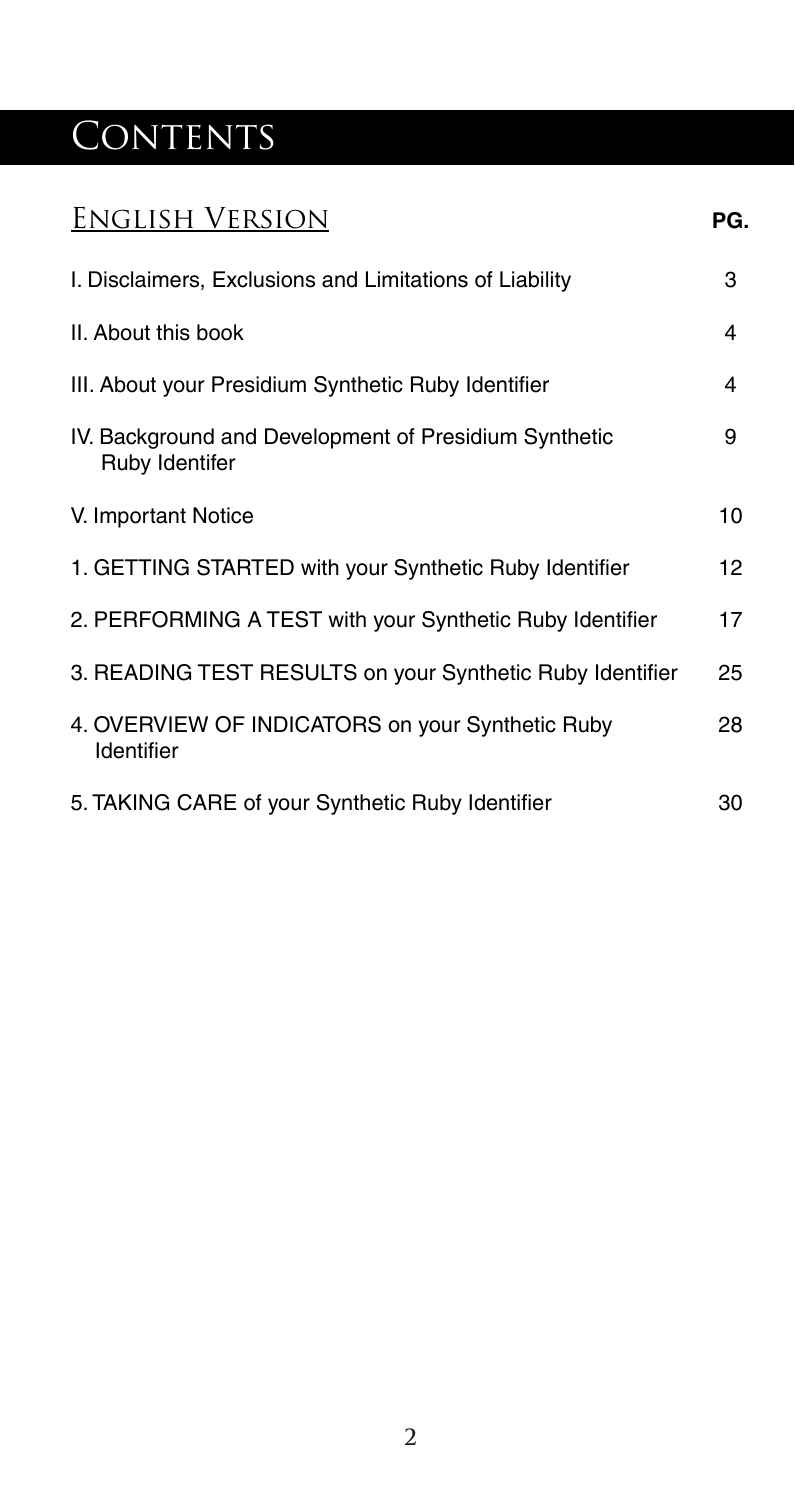## I. Disclaimers, Exclusions and Limitations of Liability

PLEASE READ AND NOTE PRESIDIUM WARRANTY TERMS AND CONDITIONS as stated in the warranty card. Presidium warranty for its devices are subject to proper use by its users in accordance with all the terms and conditions as stated in the relevant user handbook and shall cover only manufacturing defects.

Due to continuous product improvement, Presidium reserves the right to revise all documents including the right to make changes to the handbook without notice and without obligation to notify any person of such revisions or changes. Users are advised to check Presidium's website from time to time http://www.presidium.com.sg/

Presidium shall not be responsible for any damage or loss resulting from the use of this product or handbook.

Under no circumstances shall Presidium, its manufacturer or any of its subsidiaries, licensors, distributors, reseller, servant and/or agent be liable for any direct or indirect damages, resulting from the use of this device.

#### **TO THE MAXIMUM EXTENT PERMITTED BY APPLICABLE LAW, under no circumstances shall Presidium, its manufacturer or any of its subsidiaries, licensors, distributors, reseller, servant and/or agent be responsible for any special, incidental, consequential or indirect damages howsoever caused.**

The Synthetic Ruby Identifier ("SRI") by Presidium in this handbook is provided and/or sold on an "as is" basis. Except as required by applicable law, no warranties of any kind expressed or implied, including, but not limited to, the implied warranties of merchantability and fitness for a particular purpose.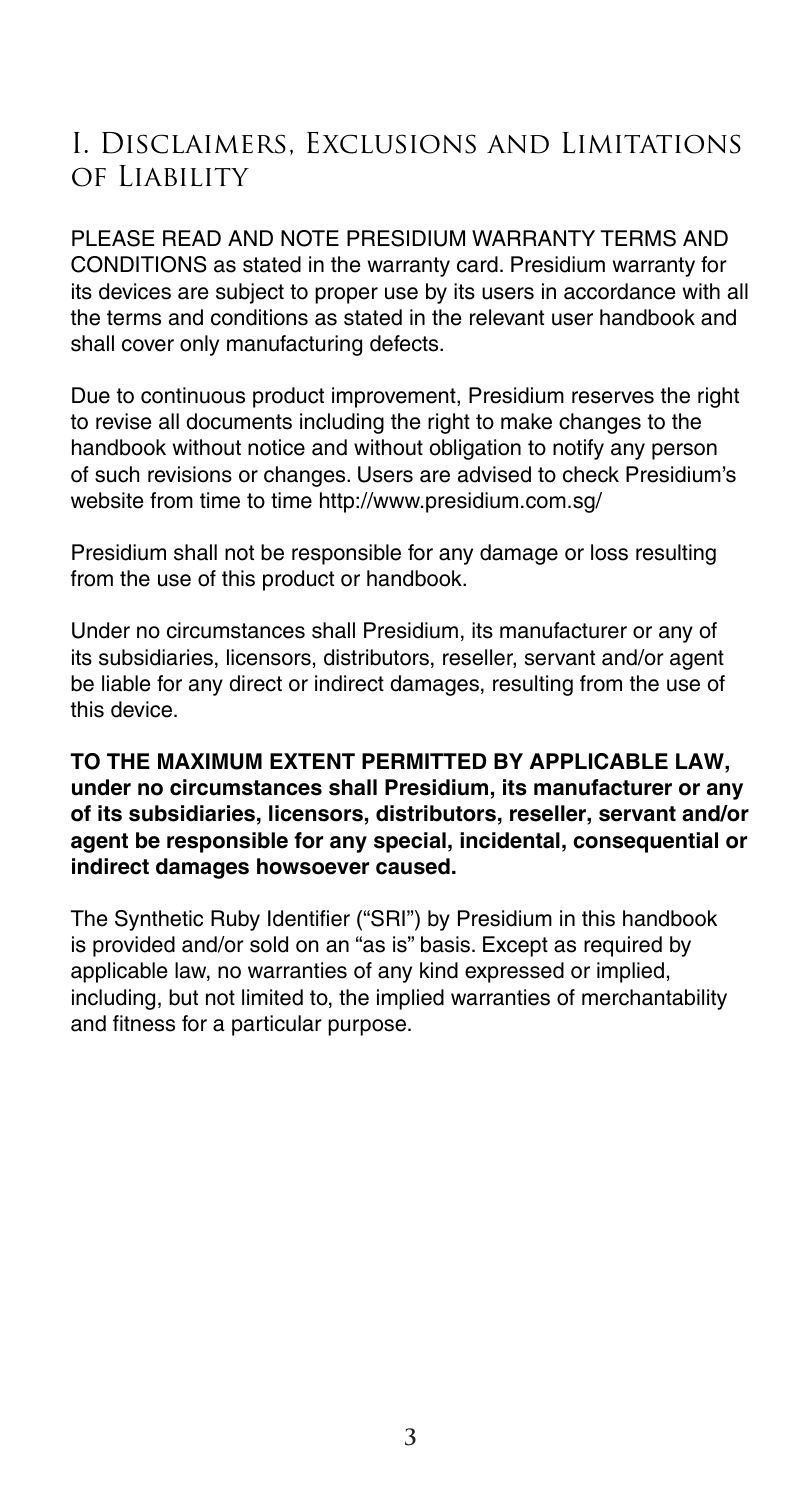## II. About this Book

Thank you for purchasing the world's first and only Synthetic Ruby Identifier ("SRI" or "device") by Presidium.

This handbook is designed to help you set up your device and describes all you need to know about how to use your gemstone testing device accurately and take care of it, in line with its requirements. Please read these instructions carefully and keep them handy for future reference.

#### **This book also contains the terms and conditions in relation to the use of the device including the Disclaimer, EXCLUSION and Limitation of Liability clauses stated above in Section I.**

### III. About the Synthetic Ruby Identifier by Presidium

The Presidium Synthetic Ruby Identifier ("SRI") is a revolutionary new device developed to help identify amongst rubies, the synthetic ruby that is created through the flame fusion method. Researched and developed by Presidium in collaboration with the renowned Gem and Jewelry Institute of Thailand (GIT) near the traditional source hub of rubies, the Synthetic Ruby Identifier is a breakthrough in the development of gemological instruments, as it is the world's first and only tool, aside from expensive laboratory equipment, that identifies certain common synthetic rubies.

The Synthetic Ruby Identifier is designed as a test on known ruby stones and to differentiate the synthetic flame fusion rubies from natural and other forms of synthetic ruby. One way to ascertain if the gemstone is a ruby is to measure the thermal conductivity of the gemstone. If the gemstone is a ruby, the Synthetic Ruby Identifier can be used to further check if it is a synthetic flame fusion ruby.

Using the knowledge that when gemstones are subjected to deep UV irradiation, the difference in their light transmittance is significant enough to aid in differentiating known rubies, the Synthetic Ruby Identifier measures the UV light transmittance ability of ruby stones, as research<sup>1</sup> has found that synthetic flame fusion rubies are consistently more transparent to deep UV light.

<sup>&</sup>lt;sup>1</sup> Sim. Hwa San; Leelawatanasuk, Thanong & Saengbuangamlam, Saengthip. "Handheld Synthetic Ruby Screener based on UV-VIS Light Absorption" in GIT 2012 (Bangkok; Gem & Jewelry Institute of Thailand, 2012), pp199-204.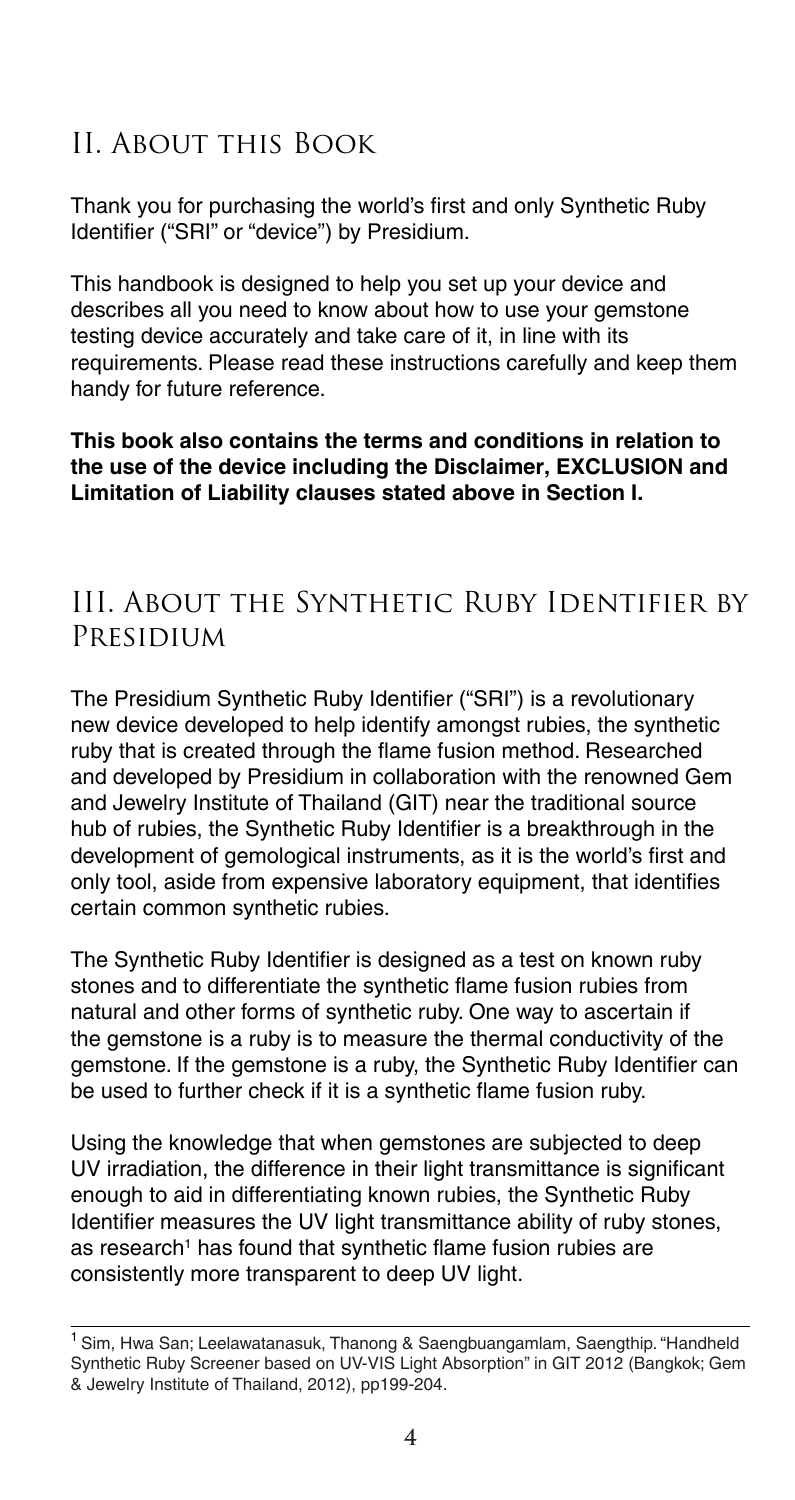The Synthetic Ruby Identifier features a deep-wave UV light that is activated to pass through the ruby towards the photo-detector on the base platform. Bars of coloured light on the front of the lid will provide an easy reading that indicates if the UV light transmittance ability of the tested ruby is high or low. Usually, a natural ruby will have a low UV transmittance due to the trace elements within that absorb the deep UV light. Other types of synthetic rubies such as those created through the flux and hydrothermal methods could either have high or low UV transmittance ability, depending on the presence of transition metal ions introduced during the growth process and hence the device cannot accurately identify those synthetic rubies. A synthetic flame fusion ruby which is the most common type of synthetic ruby though, will usually have few transition metal ions (mainly Chromium,Cr) due to relatively 'pure' melt growth process, resulting in high UV transmittance.

Created with the user in mind, the Synthetic Ruby Identifier is engineered to allow for very quick screening of single mounted ruby stones (with open-back setting) and loose rubies to check if they are synthetic flame fusion rubies. It is designed as a lightweight, portable, sturdy and non-slip unit and it can be powered by 4 AAA batteries or through its USB port connecting to an external power source.

The Synthetic Ruby Identifier has been subjected to thorough and extensive laboratory testing in collaboration with the Gem & Jewelry Institute of Thailand (GIT), and will generally give clear and reliable reading of the ruby being tested. This device only helps to identify a certain type of synthetic ruby and to ascertain if your tested ruby is natural or other forms of synthetic ruby, you are advised to conduct further supporting tests.

#### **The device was designed with the following objectives:**

- Help to further quickly identify one type of common synthetic. the synthetic flame fusion ruby from amongst known rubies
- Aid to further enable identifying natural ruby by screening out one type of synthetic ruby
- Provide consistent and reliable test results under proper use and understanding of its functions
- Feature user-safe materials and user-friendly ergonomics that gives clear visibility of results, maximum sturdiness and grip, ease of use and portability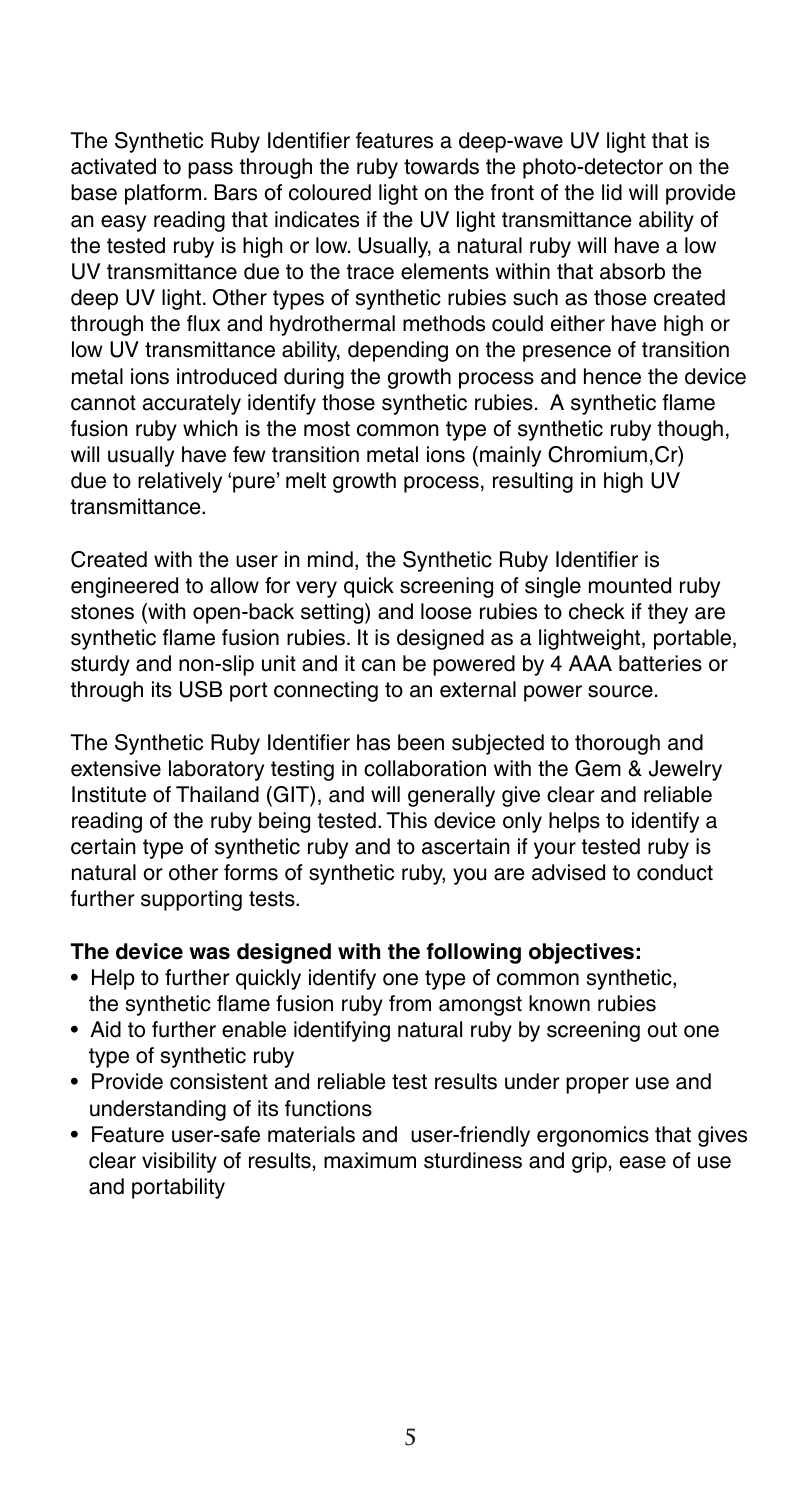#### **The capabilities of the Synthetic Ruby Identifier are as follows:**

- Help to identify most synthetic flame fusion rubies
- Tests on rubies within a range in dimension from 3 mm in width and up to 6mm in height (approx. 0.1 to 6 carat size)
- Tests on polished rubies of common shapes such as round-cut, oval-cut, princess cut, brilliant round cut, emerald cut, baguette cut, square brilliant cut, step cut and mixed cut
- Can be used on both loose stones and rubies mounted on jewelry with open-back setting
- Complete testing almost instantaneously

#### **The user is cautioned against using the Synthetic Ruby Identifier on the following as it may affect the accuracy of the readings:**

- × Unknown stones (users should only test on known rubies)
- × Rough, unpolished stones
- $\times$  Stones that are more than 6mm in height as the specific UV wavelength has limited ray reach
- × Opaque or translucent stones, and stones of dark red shades
- $\times$  Testing if the stone has been subjected to treatments such as heat irradiation and glass-filling
- $\times$  Testing to identify other forms of synthetically created rubies such as synthetic hydrothermal or synthetic flux stones
- $\times$  Mounted stones more than 6mm in height on ring jewelry with inside diameter measuring larger than 14.88mm (Italy ring size 6)

#### **The Synthetic Ruby Identifier features the following:**

- The world's first and only technology that measures a gemstone's UV light transmittance ability with a specific deep-wave UV to help identify synthetic flame fusion rubies
- 7 colour coded (blue/red) indicator light bars to give a clear low or high reading of light transmittance
- Instantaneous clear results within 2 seconds
- Exterior rubber pads on base to ensure non-slip sturdiness and prevent scratches to surfaces
- Stream-lined ergonomic design that enhances portability and stability
- Low battery indicator
- Energy-saving auto power-off of device after 10 minutes without operation
- Interior LED light source and testing area
- Energy-saving auto power-off of interior LED light source when lid of device is open or when Start Test button is not activated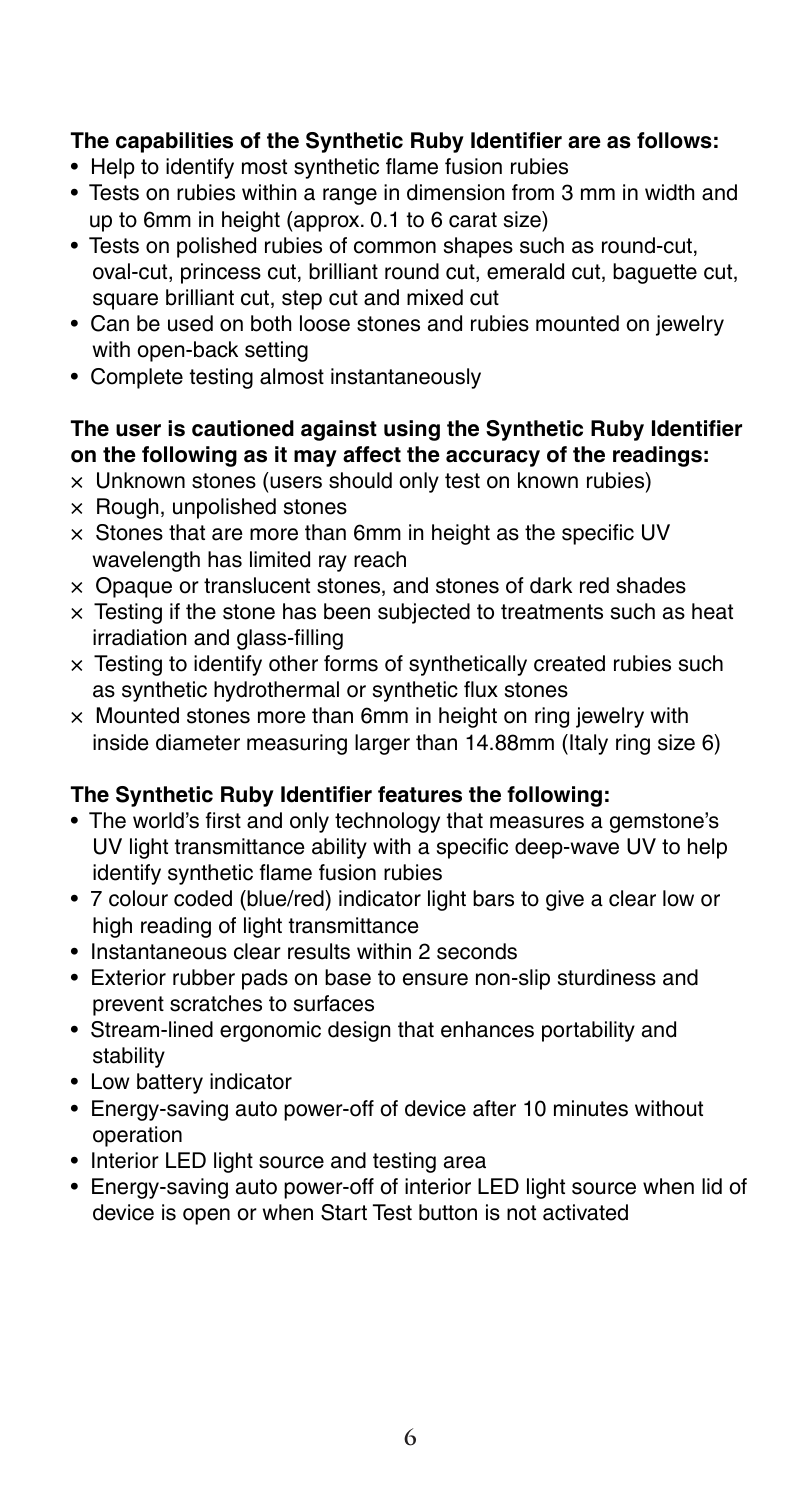#### **The interior LED source and testing area features:**

- UV light source pre-set at an optimum wavelength to accurately measure the light transmittance ability of rubies
- Light source latch to enable future removal/replacement/change of light source
- User-friendly lever to secure the gemstone in place on base platform
- Ring guide placement markings on the light source
- Concentric circles marking the base platform in the testing area to place the stone
- UV-sensitive Photo-detector in the centre of base platform to detect the amount of light that passes through the stone

#### **The connectivity functions of the Synthetic Ruby Identifier include:**

- Exterior USB port at back of unit for connecting to external power source or computer
- International voltage compatibility

#### **Included in your package:**

- Presidium Synthetic Ruby Identifier unit
- Protective carrying case with interior accessories pouch
- USB cable
- Presidium Universal Power Adaptor
- Quick Guide
- QR Code Card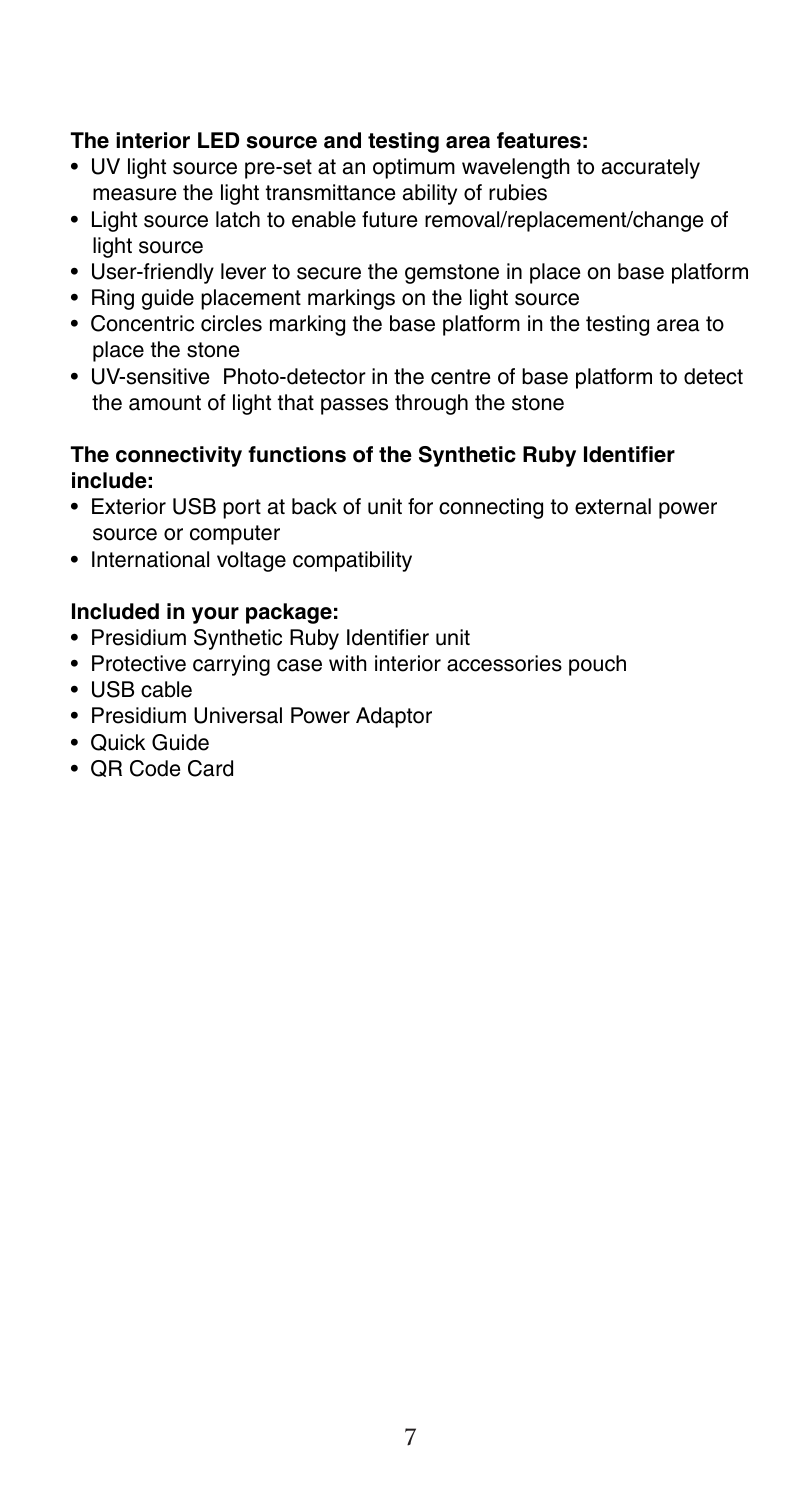

**Fig.A** Synthetic Ruby Identifier Unit

#### **Features/Functions (Fig.A)**

- 1. Power button (On/Off, Low Battery Indicator and Bluetooth Connectivity Indicator)
- 2. Lid<br>3 Bas
- Base platform with concentric markings
- 4. Photo-detector
- 5. Interior LED Light Source with Ring Guide embossed on top
- 6. Light Source Lever to adjust Light Source
- 7. LED Light Source Replacement Latch
- 8. "Start Test" button
- 9. 7 Indicator Bars measuring UV Light Transmittance from Low to High
- 10. Micro USB port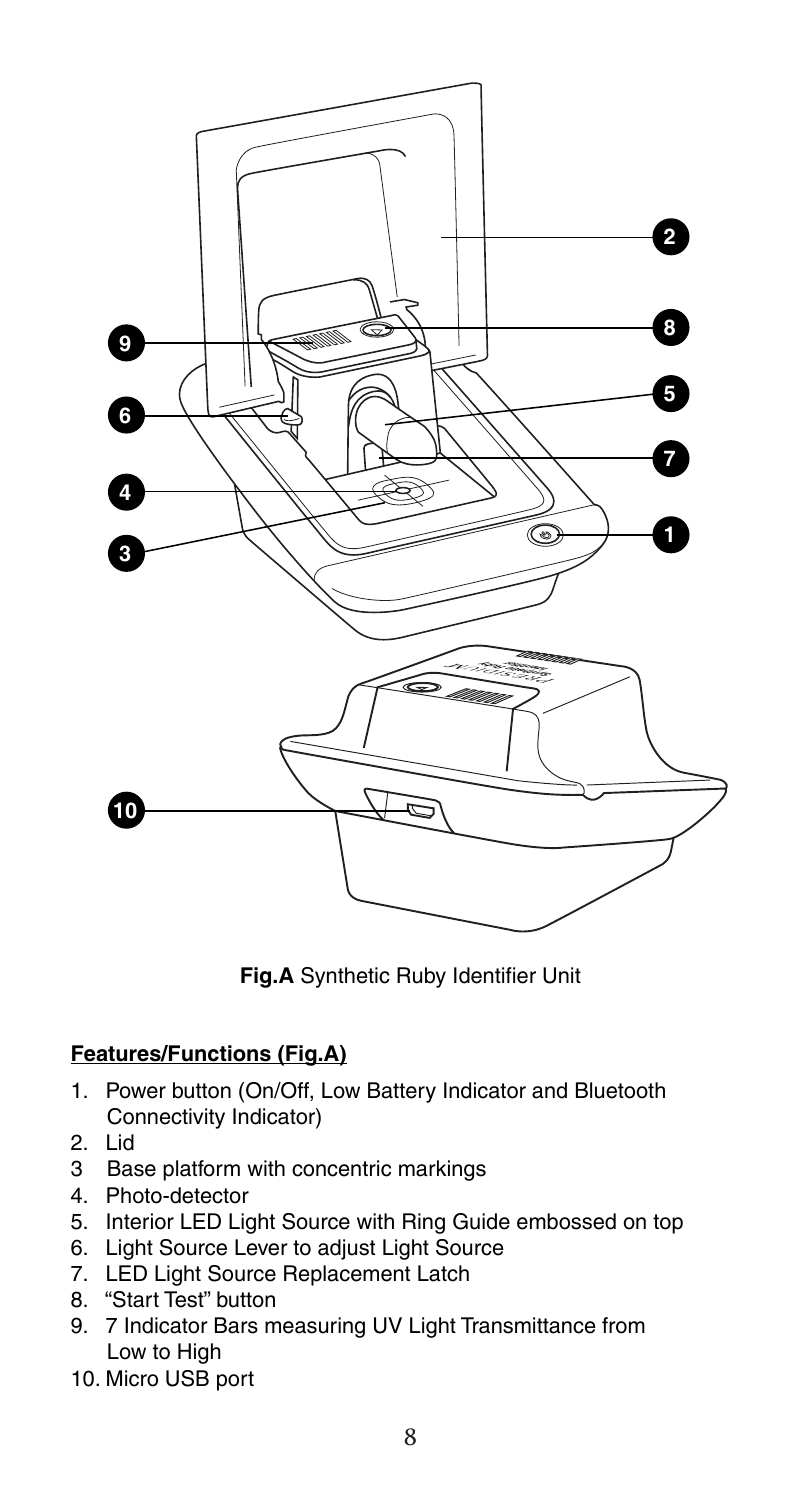#### **Specifications**

Length Width **Height** Weight without batteries Weight with batteries Power

130mm 100mm 65mm 210grams 250grams 4 AAA Batteries or via USB cable connected to external power source

## IV. Background and Development of PRESIDIUM SYNTHETIC RUBY IDENTIFIER

The world of colored gemstones is a sparkling but somewhat mystical one. Unlike diamonds which have an established grading system that appraises a diamond based on colour, cut, clarity and colour, colored gemstones do not have a similar universal appraisal system. Furthermore, the range of colours can be seen across both precious and semi-precious stones allowing some people to mistake one easily for the other. The discovery of equally colourful synthetic materials may have also undermined the appreciation and authenticity of precious colored gems especially the corundum stones – sapphires and rubies.

Rubies, with its stunning red shades have captured the hearts of many since the ancient times. With such popularity, synthetic rubies have been man-made from as early as the 1800s with the Verneuil process which creates what is known to be flame fusion rubies. With its simple technology, low cost and convincing yield, it still remains a process that is widely used today.

Through the years as methods and technology gained sophistication, other crystal growth processes were discovered such as the flux method or the hydrothermal method. The methods developed to identify such synthetic gems are often limited only to gemologytrained experts or to the use of expensive laboratory equipment and it is difficult for most buyers to ascertain if synthetic gems may be marketed, sold and mixed with natural rubies.

With the knowledge of this, Presidium set out to work on researching more about synthetic rubies and developing a device that can aid in the quick identification of such rubies.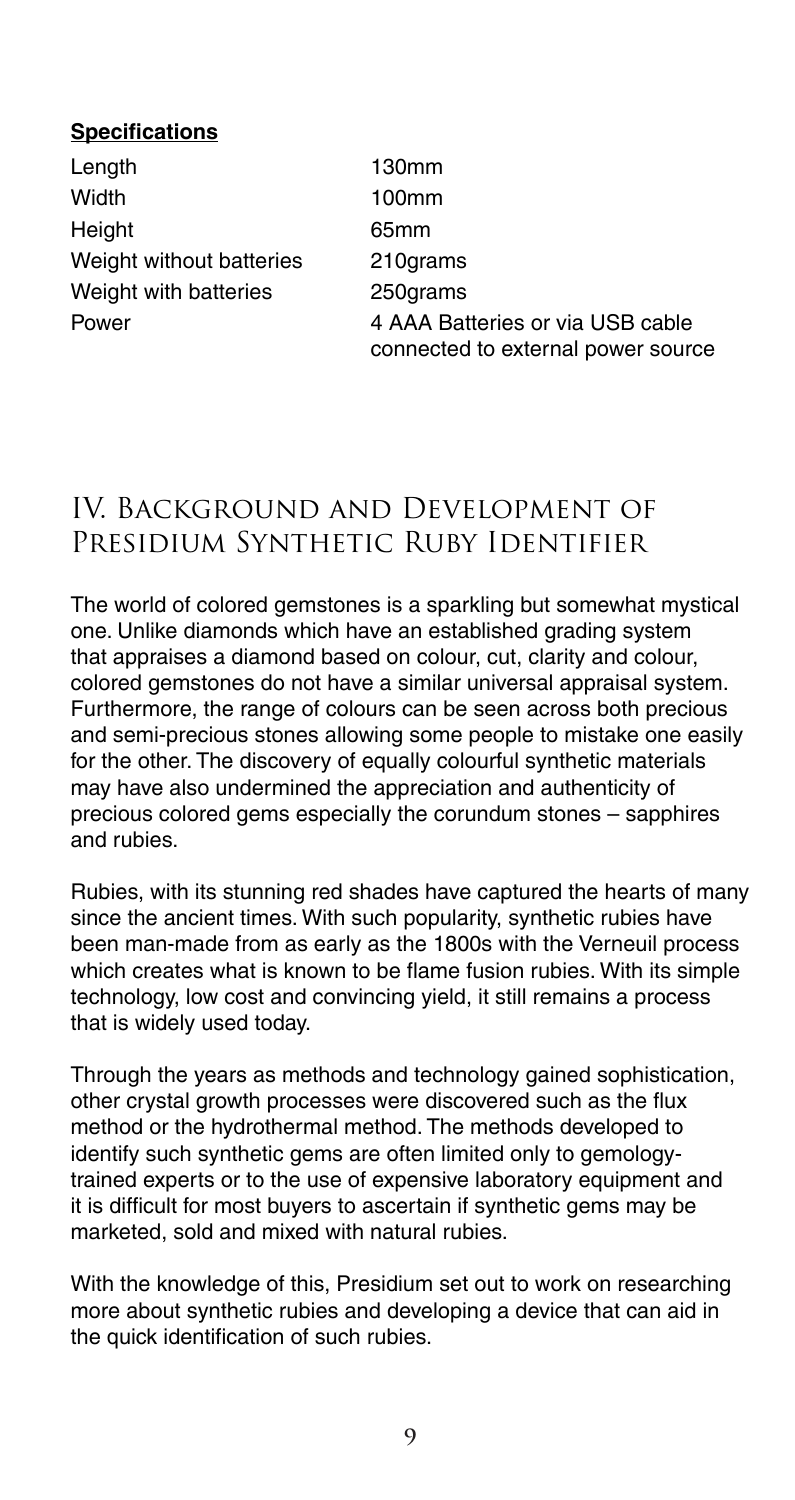It is known that due to impurities or transition metal ions that are usually found in natural rubies, these stones are able to absorb deep UV light. Thus the UV transmittance ability of such stones is low. For synthetic flame fusion rubies, it was found that they usually did not contain such trace elements or impurities. Hence, the UV transmittance ability of synthetic flame fusion rubies is high, allowing the UV wavelength to pass through the stone.

This knowledge was shared with the Gem and Jewelry Institute of Thailand (GIT) which recognised and endorsed this methodology of utilizing the UV-VIS-NIR spectroscopy to measure the transmittance for identifying synthetic and natural rubies.

Believing this was a radical new methodology to identify certain gemstones, GIT also loaned Presidium a substantial sample size of both natural and synthetic ruby stones for testing and identifying. Presidium was able test these stones using the Synthetic Ruby Identifier and have the tests confirmed using GIT's advanced laboratory equipment. Working closely with researchers at GIT who readily shared their gemmological knowledge, testing trials for the Synthetic Ruby Identifier were also conducted by GIT for Presidium.

## V. Important notice

- Keep the device dry. Precipitation and all types of liquids or moisture can contain minerals that will corrode electronic circuits. If your device gets wet, remove the battery and allow the device to dry completely before replacing it.
- Do not use, store or expose the device in dusty, dirty areas. Its moving parts and electronic component may get damaged.
- Do not use, store or expose the device in hot areas. High temperatures can damage or shorten the life of the device, damage batteries, and warp or melt certain plastics.
- Do not use, store or expose the device in cold areas. When the device returns to its normal temperature, moisture can form inside the device and damage electronic circuit boards.
- Do not attempt to open the device other than as instructed in this handbook.
- Do not drop, knock, or shake the device. Rough handling may break internal circuit boards and fine mechanics.
- Do not use harsh chemicals, cleaning solvents, or strong detergents to clean the device.
- Do not paint the device. Paint can clog the moving parts and prevent proper operation.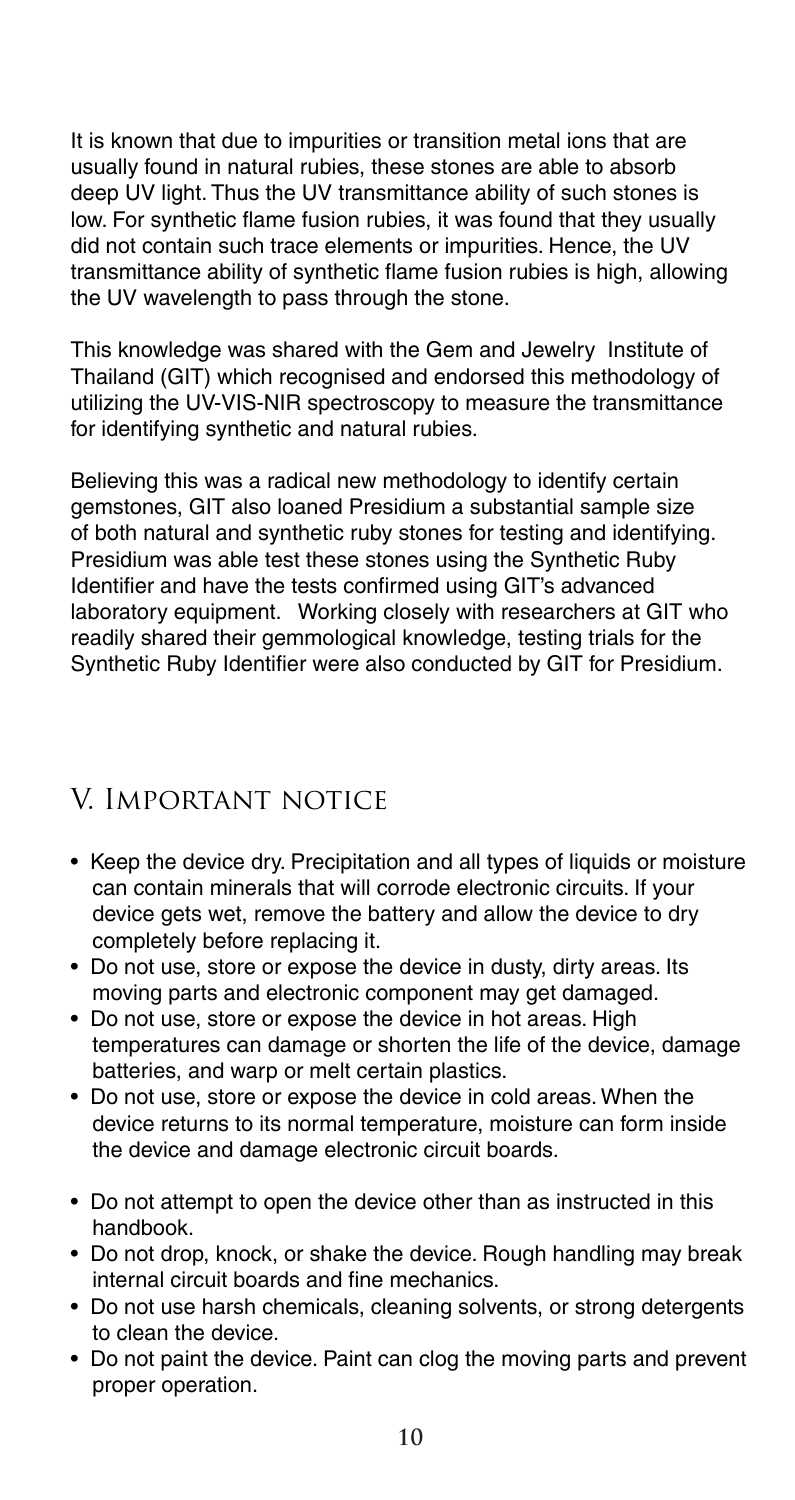If the device is not working properly, kindly contact Presidium Customer Service at **service@presidium.com.sg** or:

Presidium Instruments Pte Ltd Unit 7, 207 Henderson Road Singapore 159550 Attn: Customer Service Executive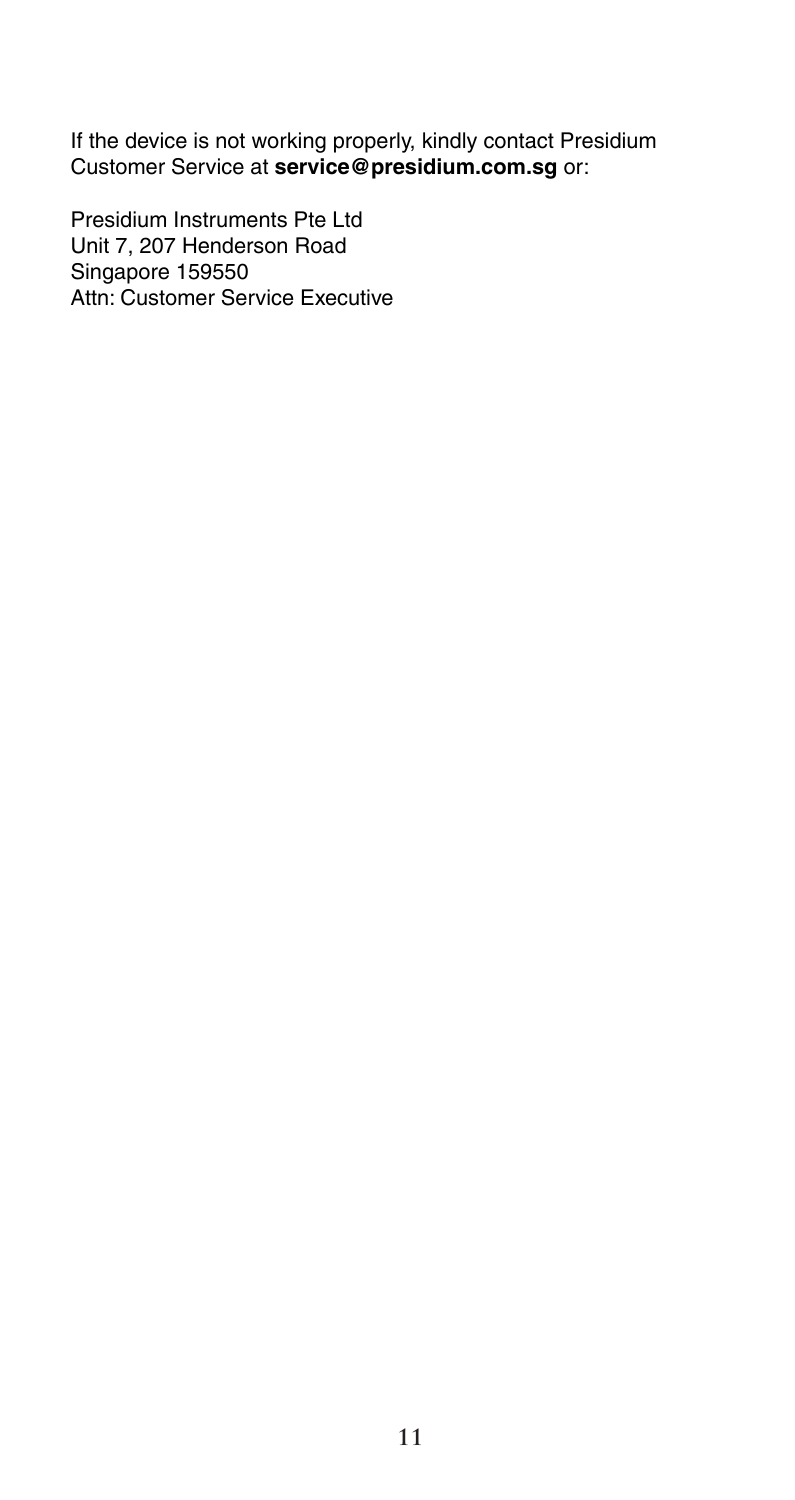## 1. Getting started with your Synthetic Ruby Identifier

## 1.1 Powering up your device

The Synthetic Ruby Identifier can be powered either by the use of batteries or through the USB cable connected to the Presidium Universal Power Adaptor that are both included with your product, or to an external power source.

If batteries are used, you can locate the battery well at the bottom of the unit. Release the two catches on the battery cover and remove the battery cover to reveal the battery well. (Fig 1.1)

4 AAA batteries are needed to power the device. Do take note of the positive (+) and negative (-) directions of the batteries when inserting them into device. The use of alkaline batteries is recommended as it should generally give 2.5 hours of continuous operation with approximately 900 tests.



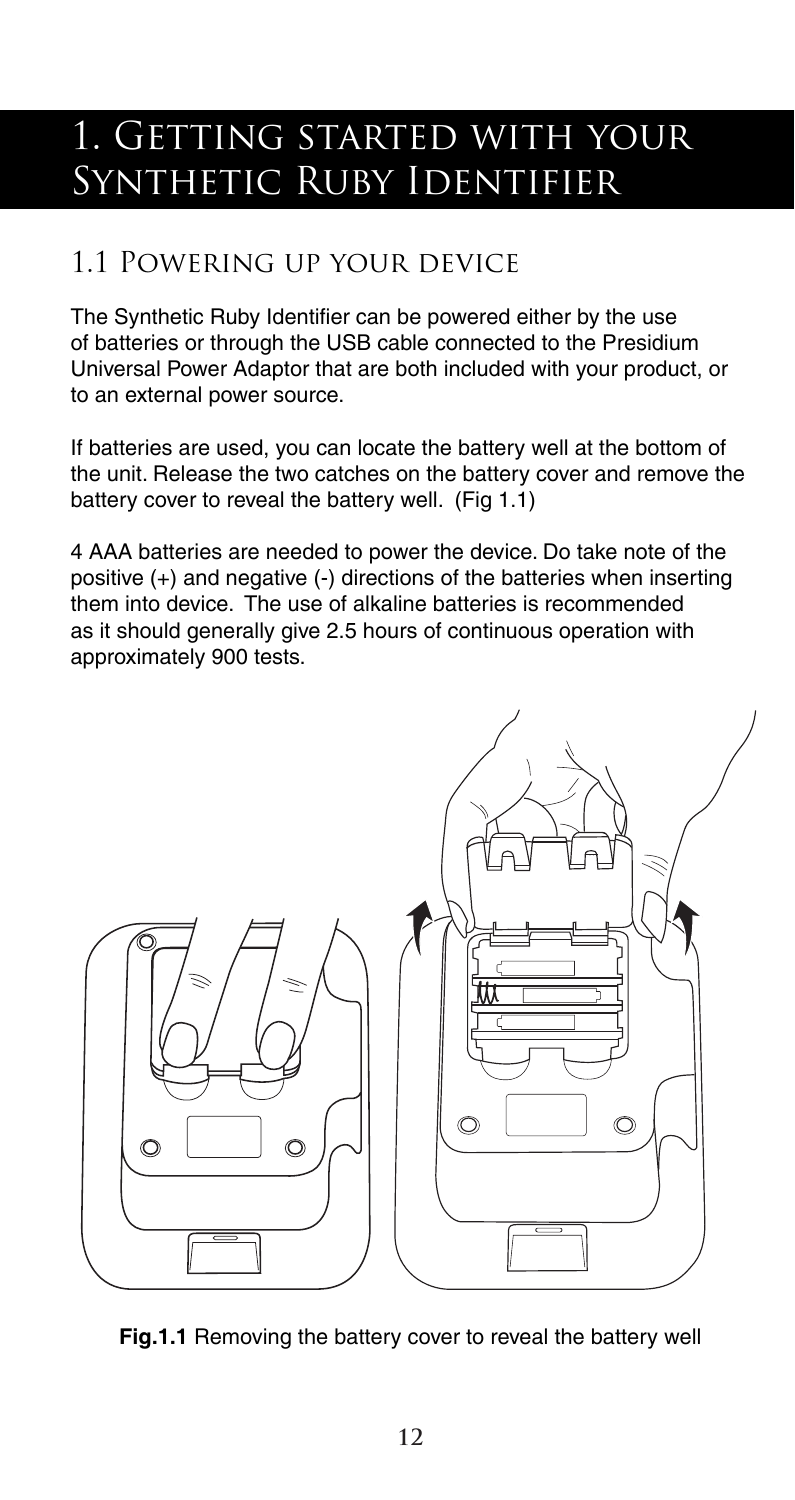If an external power source is used, plug the provided micro USB cable to the port located at the back of the device (Fig 1.2) and the other end to the provided Presidium Universal Power Adaptor for connection to an external power socket.



**Fig.1.2** Plug the micro USB into the port located at the back of the device

You may also connect the other end of the USB cable directly to an external power source (e.g. computer, laptop, etc).

It is recommended you use only the USB cable and the Presidium Universal Power Adaptor provided with your product.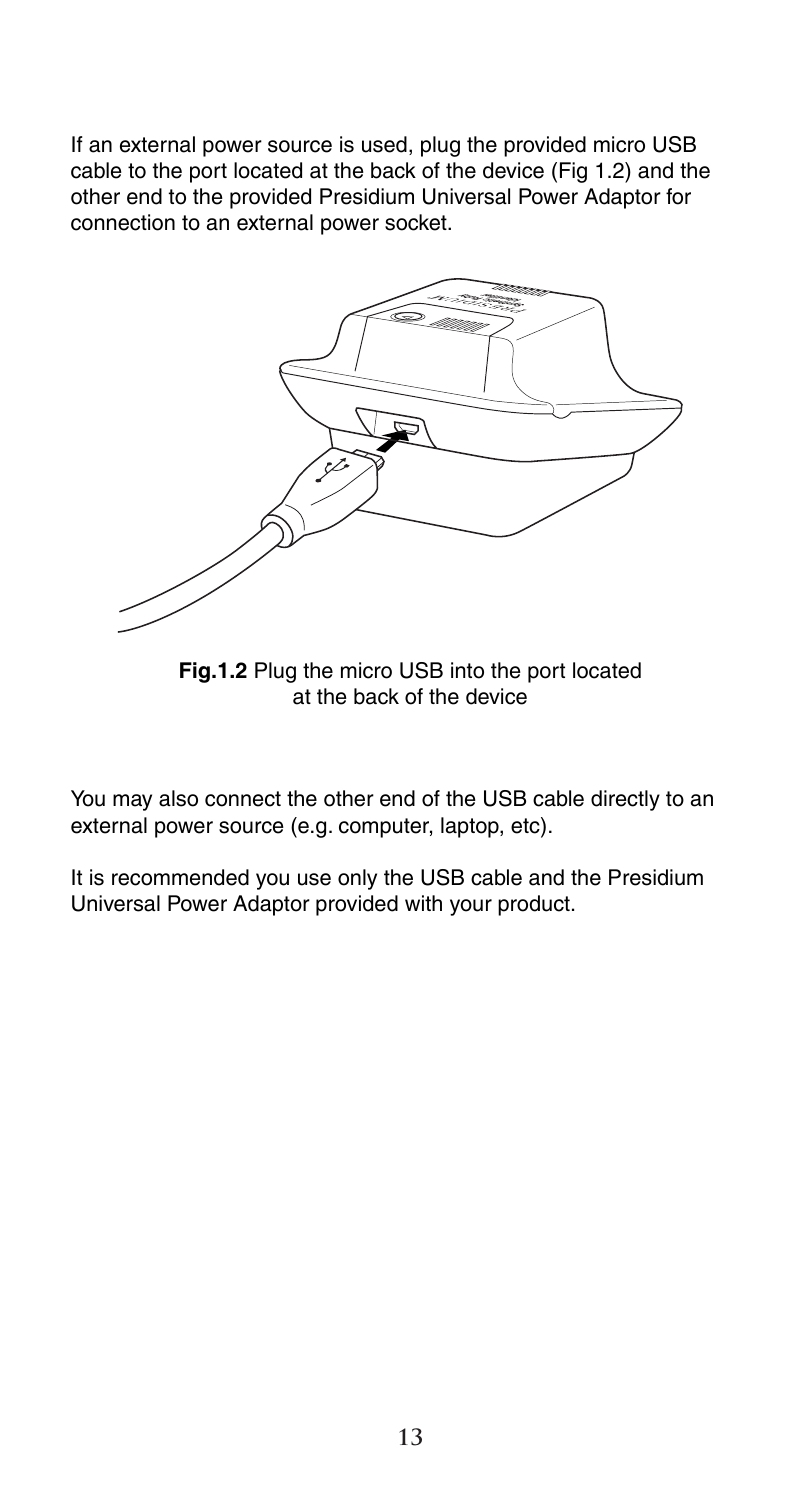## 1.2 Switching on your device

To switch on your Synthetic Ruby Identifier, press and hold the Power button located at the front of the unit. A blue light will blink for approximately 20 seconds to allow the product to warm up. (Fig 1.3).

Once the blue light stops blinking and remains stable, the device is ready for use.



**Fig.1.3** Switch on Synthetic Ruby Identifier with the Power button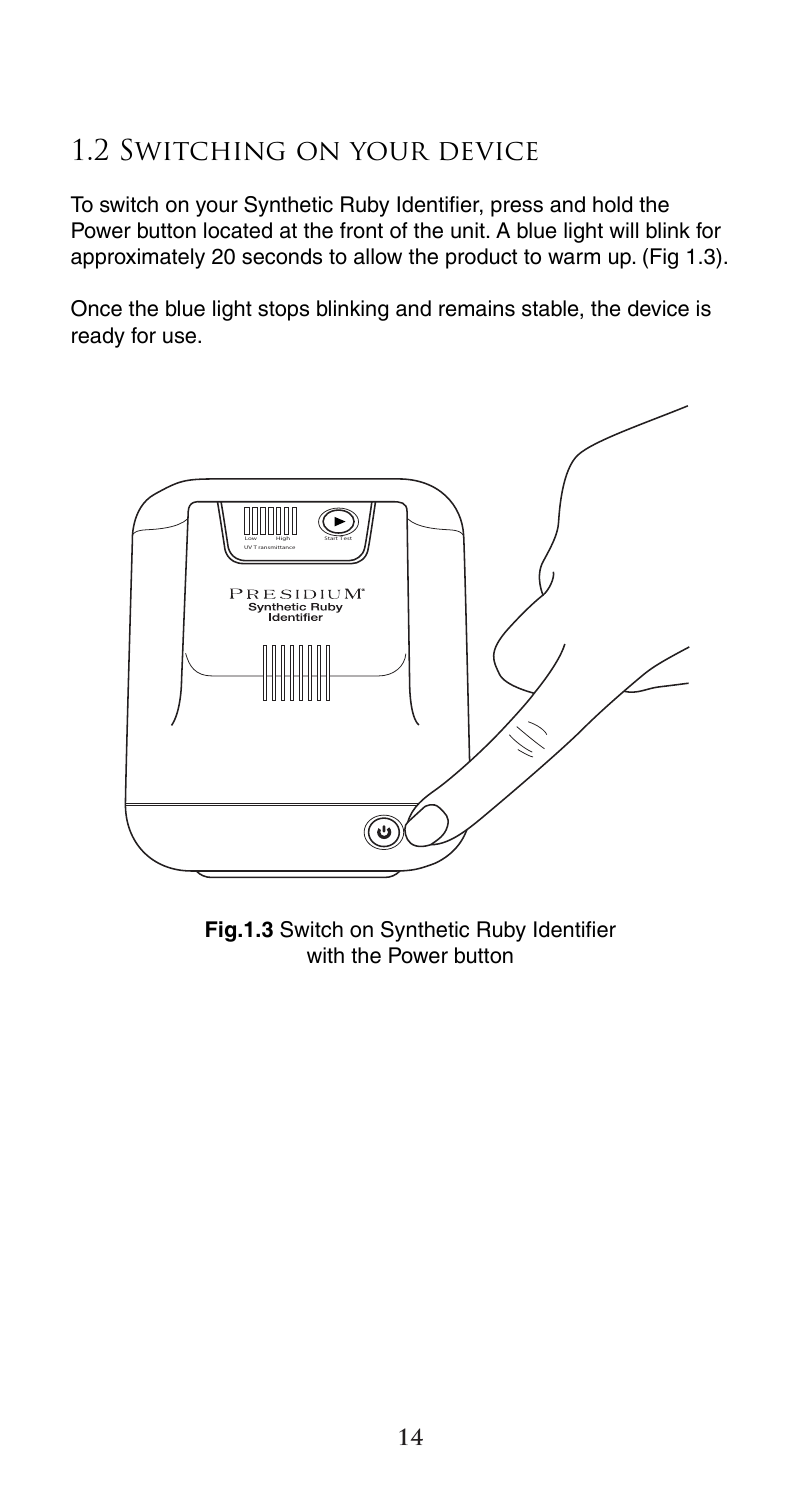### 1.3 Switching off your device and Power-Saving Auto-Off

To switch off your Synthetic Ruby Identifier, press and hold the Power button for approximately 2 seconds until the light goes off.

To ensure that your Synthetic Ruby Identifier conserves power, the unit will automatically switch off 10 minutes after the last activity.

## 1.4 Low Battery Indicator

When the battery is too low for the device to function, the Power button light will turn red (Fig 1.4).



**Fig.1.4** Low Battery Indicator in Red Light on Power Button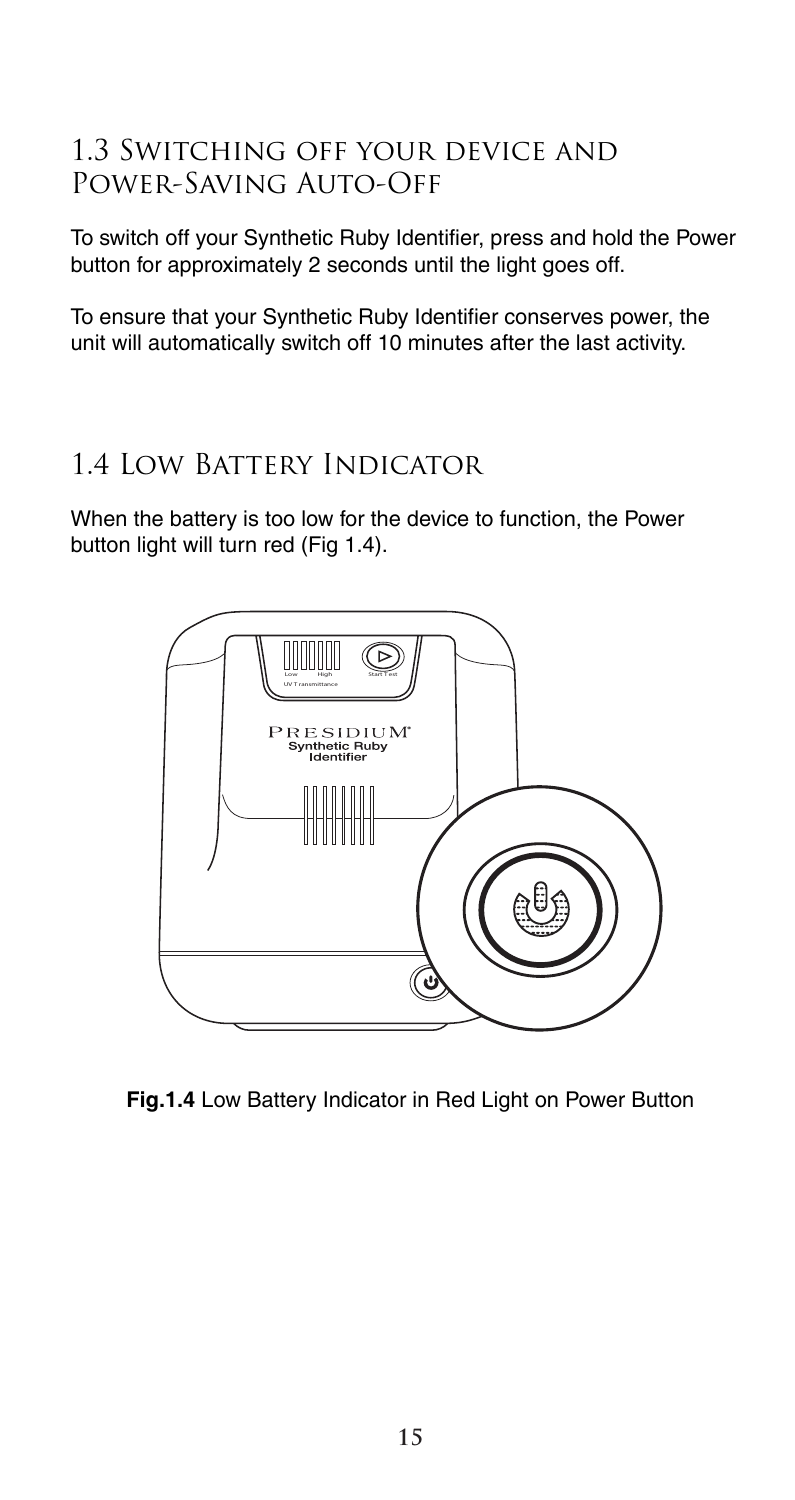When this Low Battery Indicator is lit in red, the device is not able to conduct any more tests and the LED light source inside the device will not be able to be switched on.

Replace the batteries or switch power source as necessary.

#### **Battery Information**

Do not leave worn out batteries in the battery compartment as the batteries may corrode or leak, and damage the circuitry of the device. It is recommended that batteries should be removed when the device is expected to be stored for an extended period of time.

Batteries do not have to be removed from the unit when the Presidium Power Universal Adaptor is used through the USB cable.

## 1.5 Power Button Overview

For a full overview of the Power Button and its functions, please refer to Section 5 in this book – "Overview of Indicators on your Synthetic Ruby Identifier".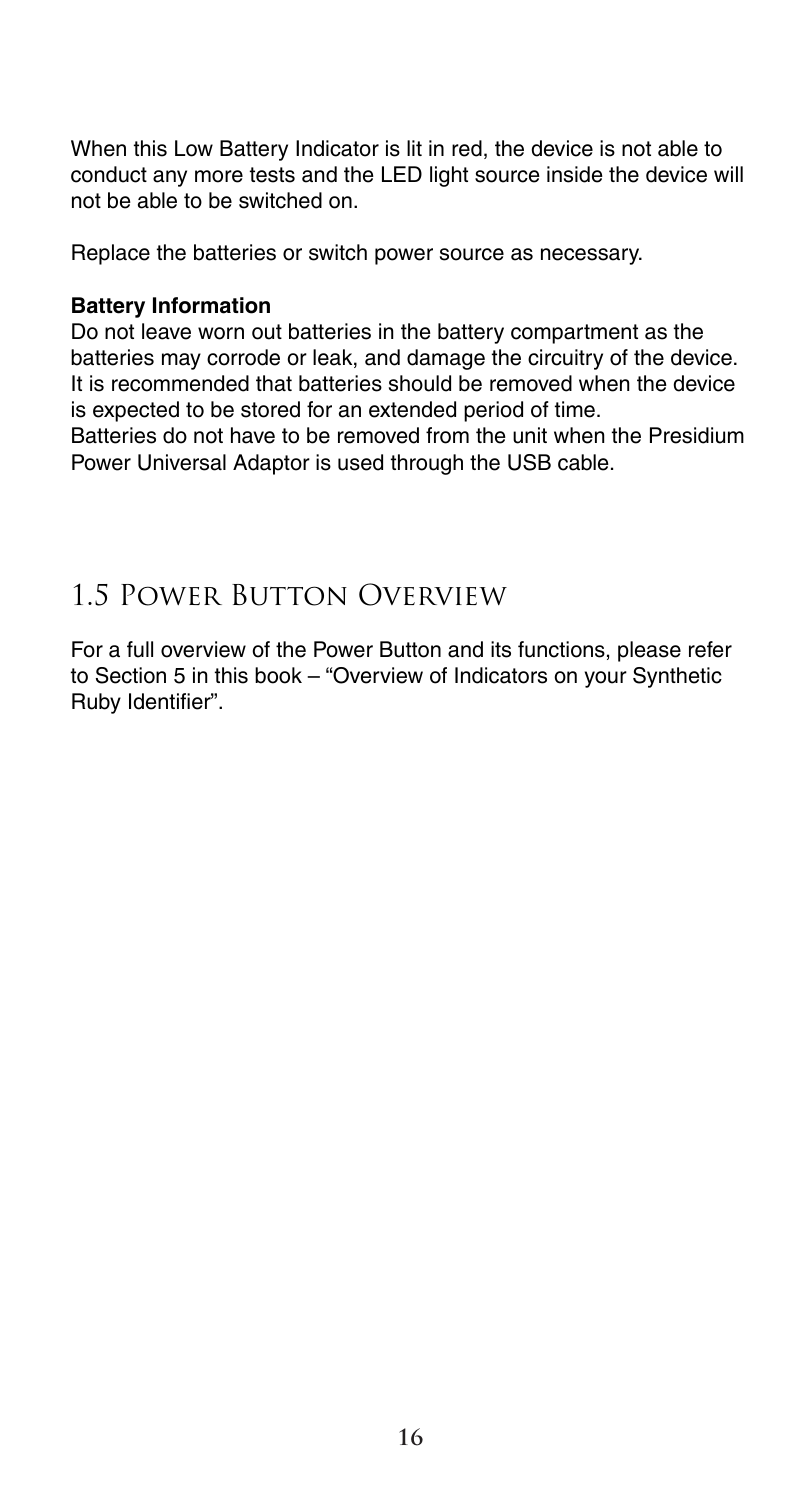## 2. Performing a test with your SYNTHETIC RUBY IDENTIFIER

The Synthetic Ruby Identifier can only work accurately with known rubies and in identifying the commonly found synthetic flame fusion ruby amongst known rubies.

Before you begin a test, ascertain that the type of red stone that you are testing is a known ruby. There are many ways to check this based on the inherent properties of rubies. One way you can check is to use the Presidium Gem Tester which tests based on the gemstone's property of thermal conductivity. If your red stone falls within the Ruby – Sapphire range, you are likely to have a known ruby.

Once you know your stone is a ruby, you can proceed to use the Synthetic Ruby Identifier to check if it is a synthetic flame fusion ruby.

The "Start Test" button located at the top right corner of the device indicates when the device is ready for testing and activates the interior LED light source to begin the identifying procedure.

Press the "Start Test" button and the button will be lit in blue. This indicates the device is ready to begin testing. (Fig 2.1)

You should only begin to use the device for testing when the "Start Test" button is lit in a steady blue.



**Fig.2.1** Press "Start Test" button to perform a test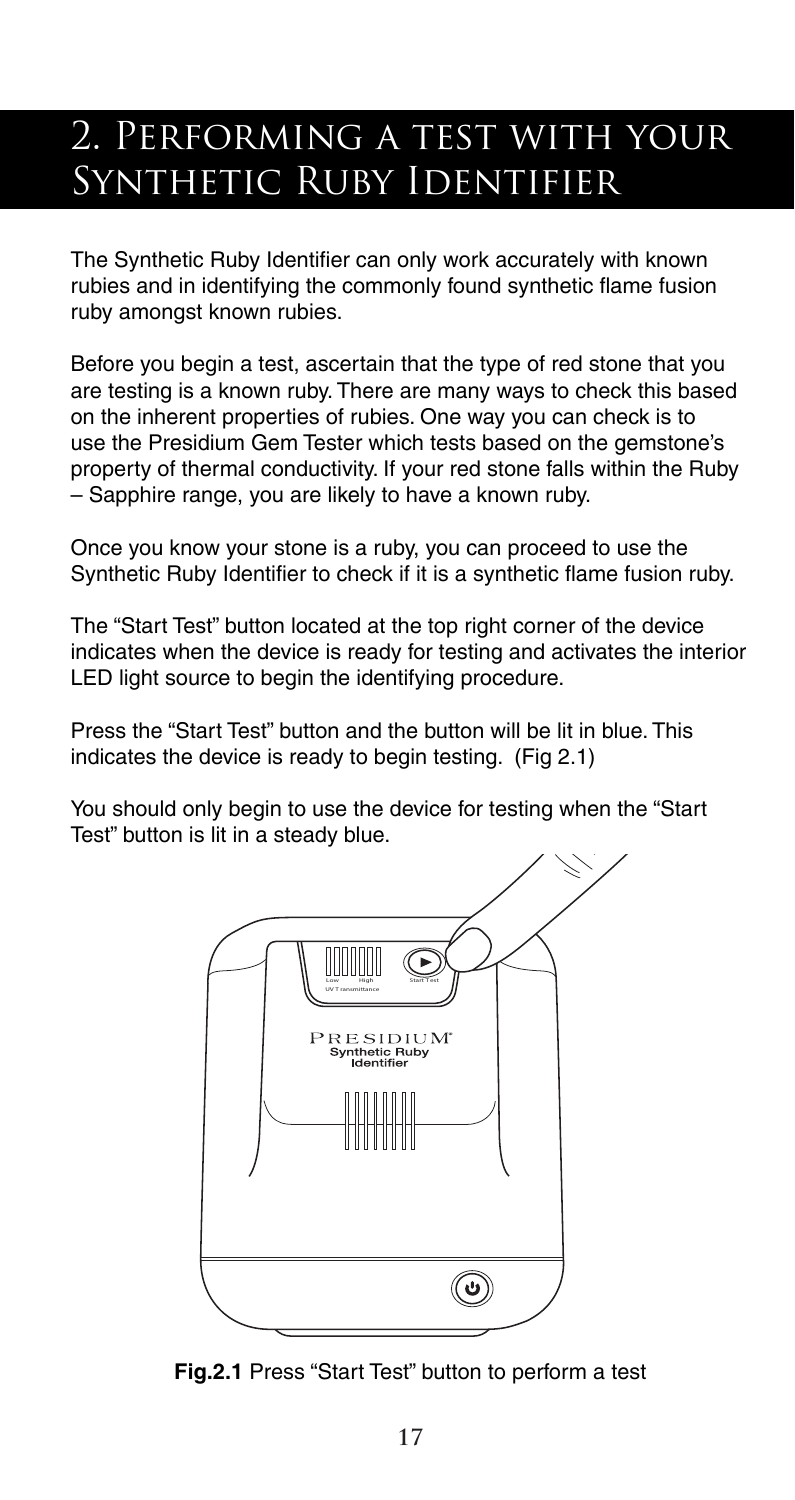Once the device is ready for testing, use the finger grips on the front of the lid to lift the lid and access the interior testing area. (Fig 2.2)



**Fig.2.2** Lift the lid of the device using the finger grips on the front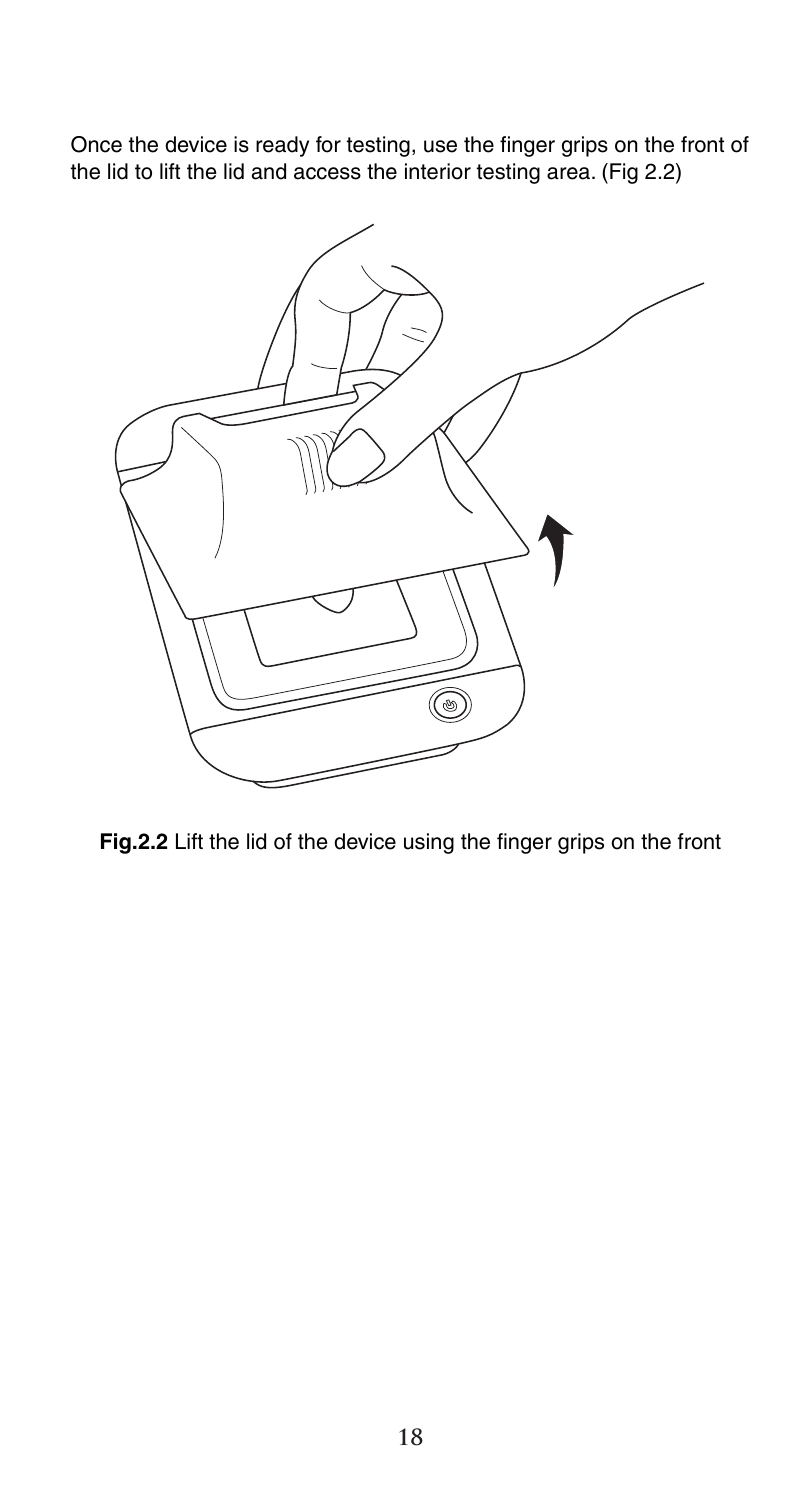The testing is performed under the lid of the Synthetic Ruby Identifier where a testing area is marked by a concentric-circled base platform with a Photo-detector in the centre and a protruding overhead LED light source (Fig 2.3).



**Fig.2.3** The interior testing area inside the device

The following instructions will guide you through testing loose gemstones and mounted jewelry.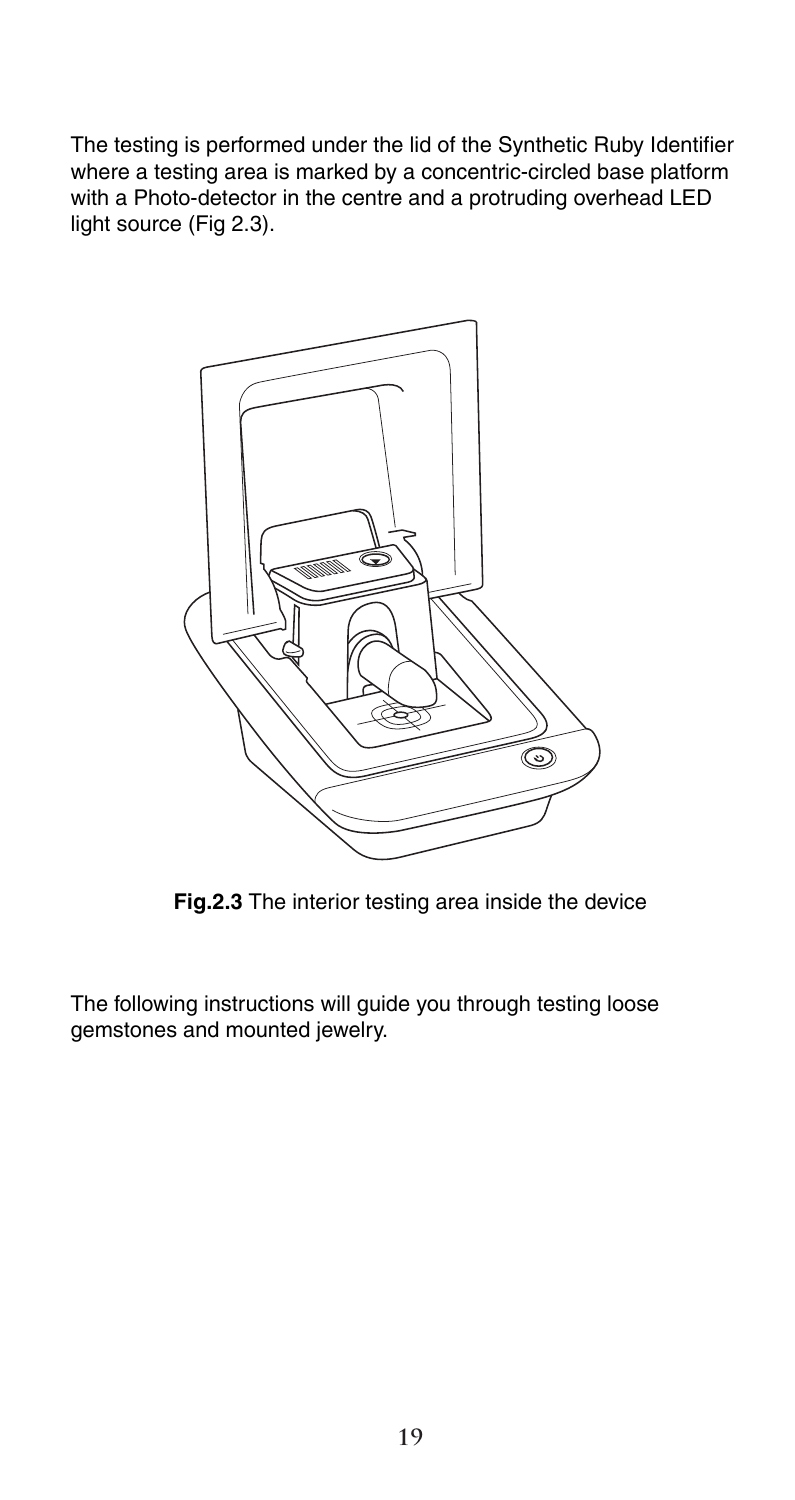## 2.1 For testing on loose gemstones

Ensure your loose gemstone is wide enough to cover the Photodetector. It should be approximately 3mm in width. Your loose gemstone should also not exceed 6mm in height to ensure that the UV wavelength transmitted by the LED light source can be accurately measured.

Place the loose gemstone over the Photo-detector (Fig 2.4).



**Fig.2.4** Placing the loose gemstone on the Photo-detector

The flattest side of the stone should be placed face-down on the Photo-detector.

Ensure that the Photo-detector is completely covered by the gemstone so that the emitted wavelength is through the stone material.

Should the Photo-detector not be completely covered by the gemstone, the emitted UV light will not be able to pass through the stone, reaching the Photo-detector instead and will give an inaccurate reading of the UV light transmittance ability of the stone material.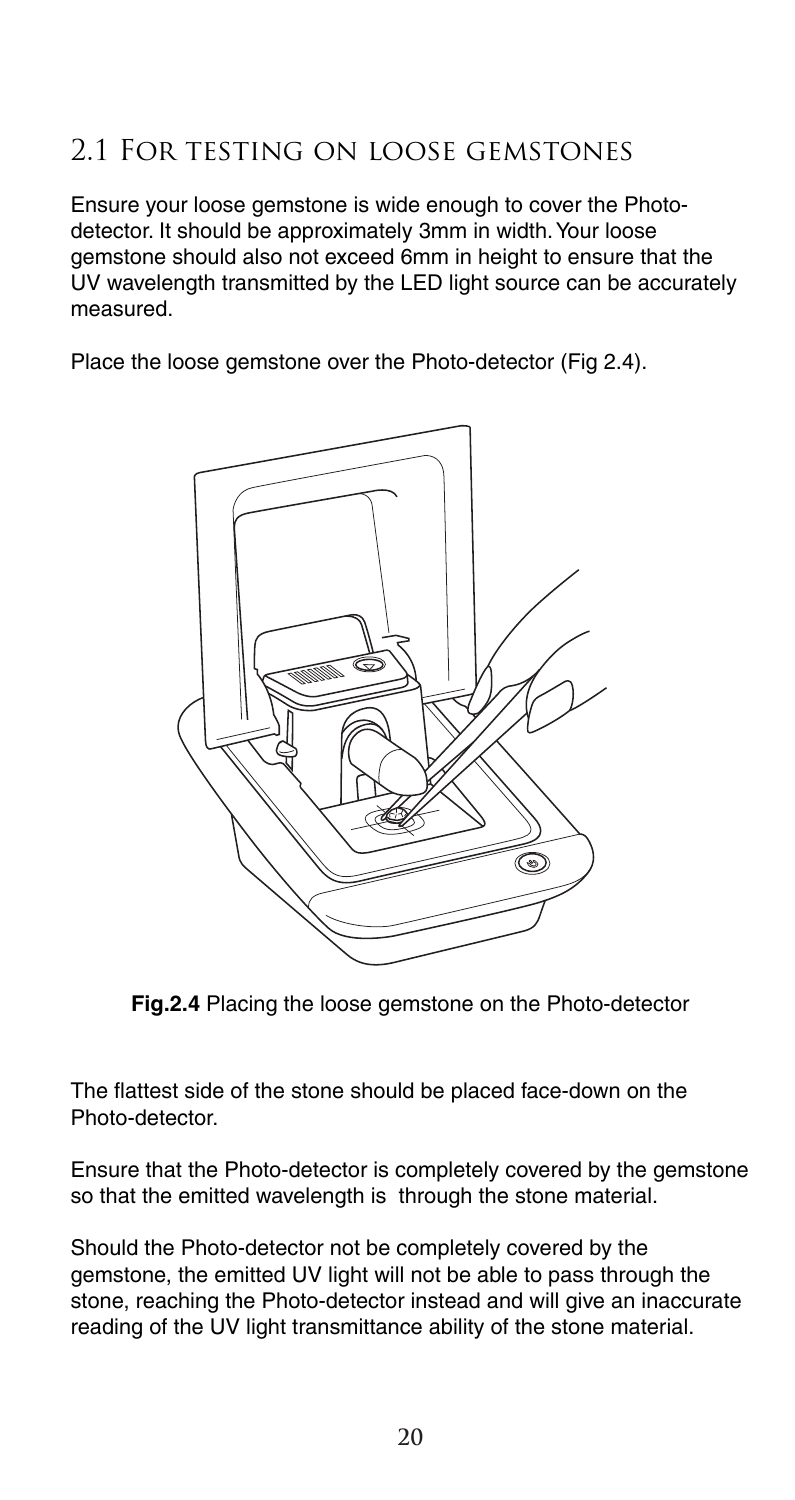Adjust the lever to lower the LED light source and secure the gemstone in place on the Photo-detector for testing (Fig 2.5).



**Fig.2.5** Adjust the LED light source downwards to secure the gemstone in place on the Photo-detector

Close the lid and press the "Start Test" button.

The button will begin to blink in white whilst the test is being performed. When the test is complete, the button will be lit in a steady white light and your test results will be displayed in the 7 Indicator Lights. You should see your results within 2 seconds.

Users are recommended to place each ruby stone in at least 4 different positions since the test results could be influenced by the positioning of the ruby. Always place the flattest face of the stone on the Photo-detector.

To understand your test results, refer to Section 3 in this book – "Reading test results on your Synthetic Ruby Identifier".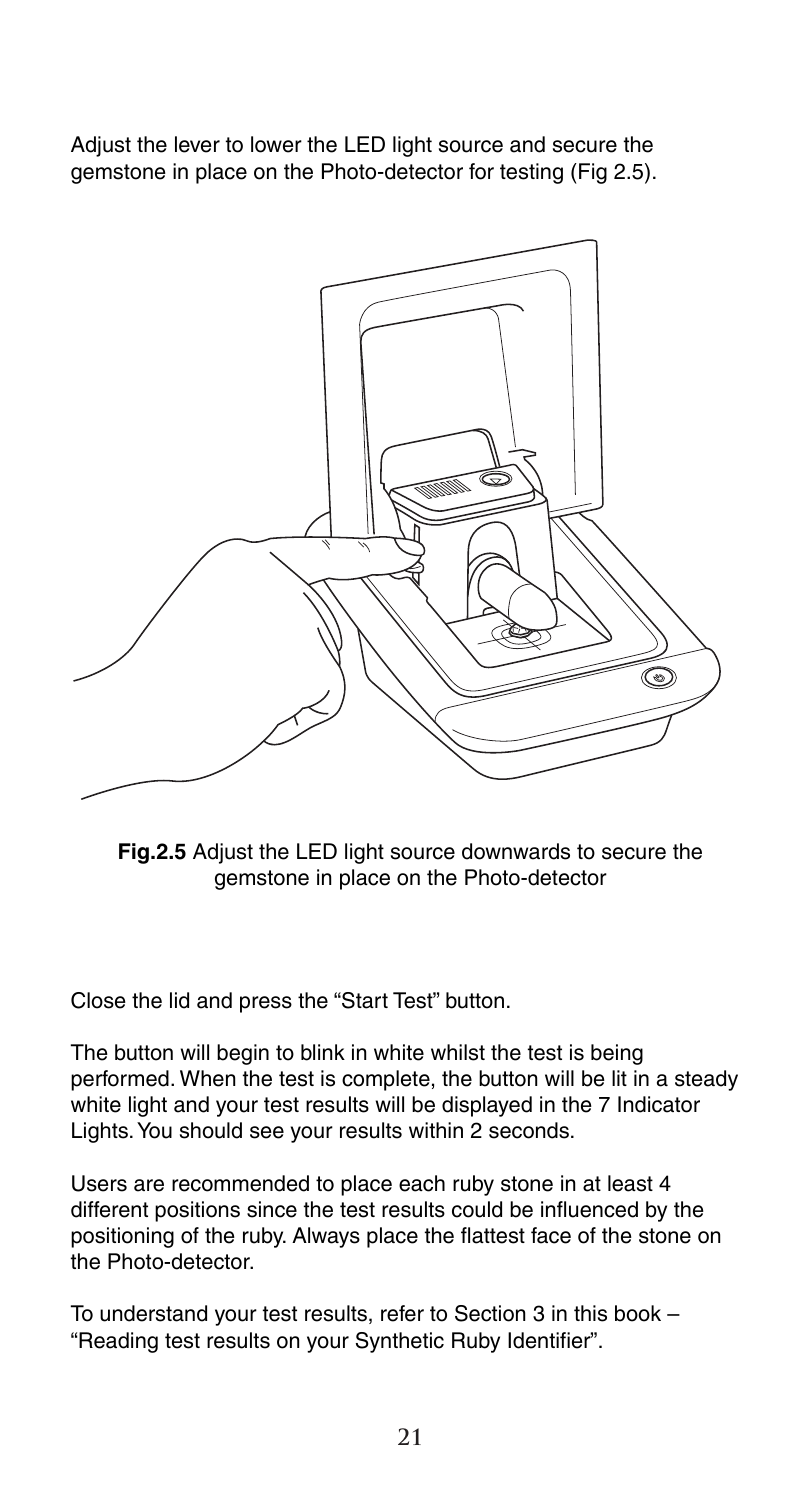### 2.2 For mounted jewelry or gemstones

Ensure that the stone is set with an open-back setting, meaning you can still see a clear view and colour of the stone when you view the back of it and it is not obscured by the jewelry metal or other stones. (Fig 2.6).



**Fig.2.6** An example of jewelry with open-back setting

If your mounted open-back gemstone is in a ring, place the ring in the centre of the cross-hair marking on the Ring Guide that is embossed on the LED light source. The front of the mounted stone should be directly facing the Photo-detector.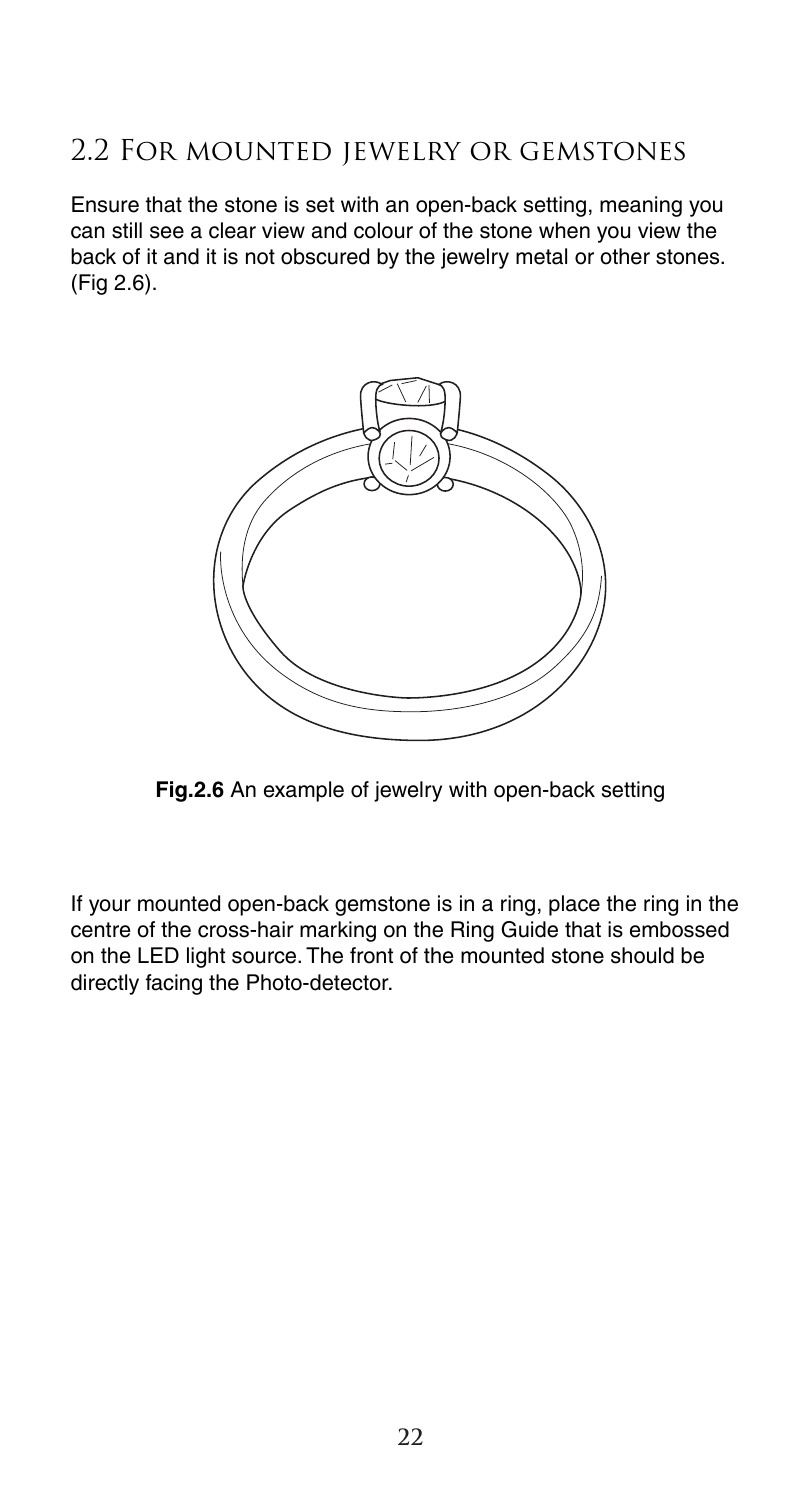With the ring hung within the Ring Guide area, use the lever to lower the LED light source to secure the stone over the Photo-detector (Fig 2.7).



**Fig.2.7** Place open-back ring jewelry on the Ring Guide on the LED light source and push the LED light source down to secure the stone against the Photo-detector

If your gemstone is mounted with open-back setting in other types of jewelry that cannot be placed over the Ring Guide, place the jewelry onto the base platform, with the stone covering the Photo-detector and lower the LED light source to secure the jewelry in place for testing.

Ensure that the Photo-detector is completely covered by the gemstone so that the emitted wavelength is through the stone material.

Should the Photo-detector not be completely covered by the gemstone, the emitted UV light will not be able to pass through the stone, reaching the Photo-detector instead and will give an inaccurate reading of the UV light transmittance ability of the stone material.

Close the lid and press the "Start Test" button.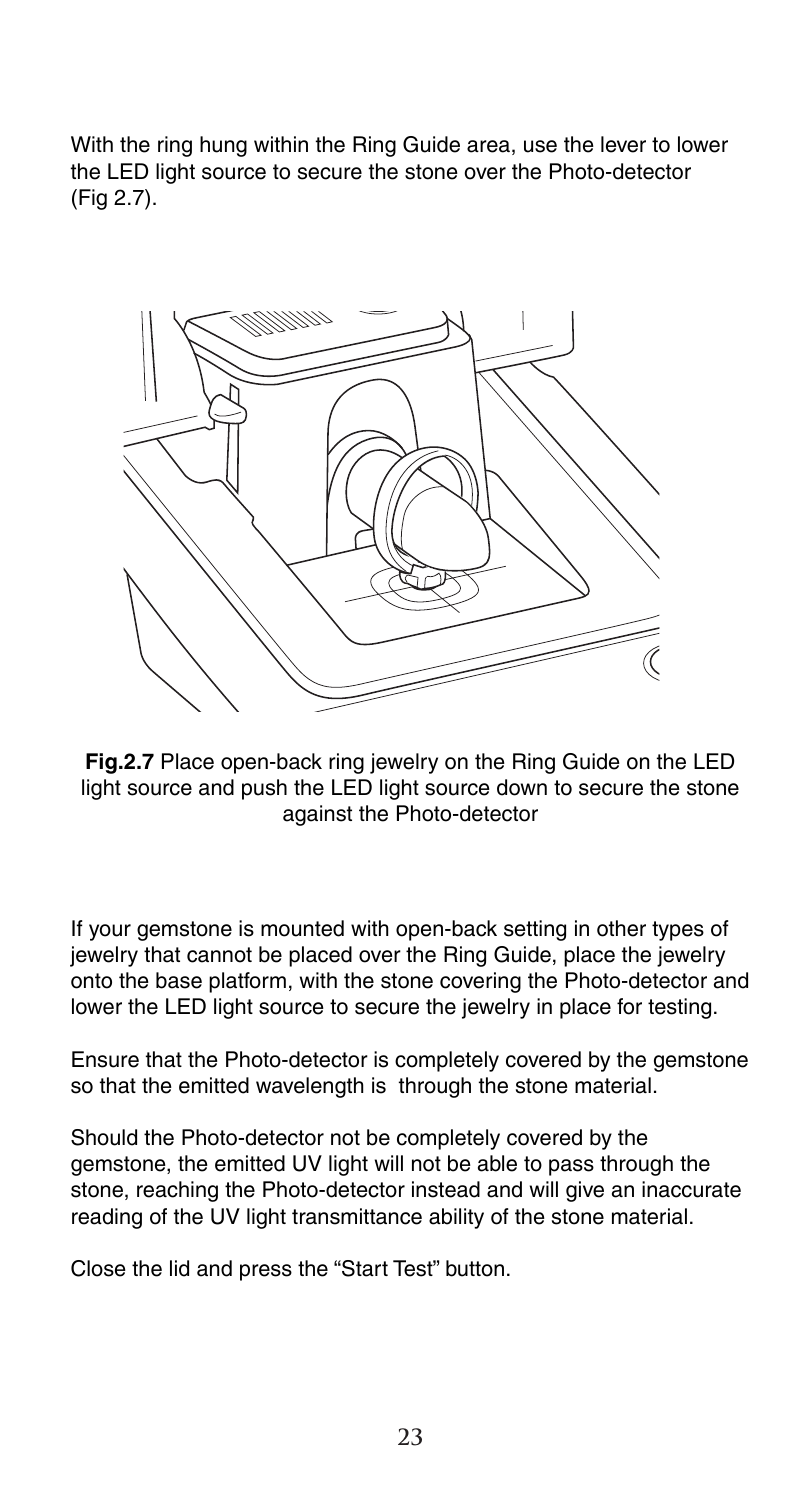The button will begin to blink in white whilst the test is being performed. When the test is complete, the button will be lit in a steady white light and your test results will be displayed in the 7 Indicator Lights. You should see your results within 2 seconds.

To understand your test results, refer to Section 3 in this book – "Reading test results on your Synthetic Ruby Identifier".

## 2.3 Important Notes about Performing a test

- Ensure your tested gemstone does not exceed 6mm in height and its width covers the Photo-detector completely. The carat equivalent of this is approximately 0.1 to 6 carats.
- Conduct prior supporting tests to ascertain the type of red stone for testing.
- Only open-back mounted jewelry can be tested.
- Rough, unpolished stones may not be able to test with accurate results.
- Opaque or translucent stones, and stones of dark red shades may not be able to test with accurate results.
- The tested gemstone or jewelry will need to be secured against the Photo-detector by adjusting the light source directly onto the tested stone or jewelry.
- To enhance accuracy, it is recommended to place the ruby gemstone in at least 4 different positions on the Photo-detector and checking if the readings are consistent.
- To prevent inaccurate results, no test can be conducted when the Power button turns red, indicating low battery.
- You can only conduct a test when the "Start Test" button is pressed and is lit in blue.
- A test is completed when the "Start Test" button stops blinking and remains stable and lit in white.
- To reset and start a new test, press the "Start Test" button to return it to be lit in blue.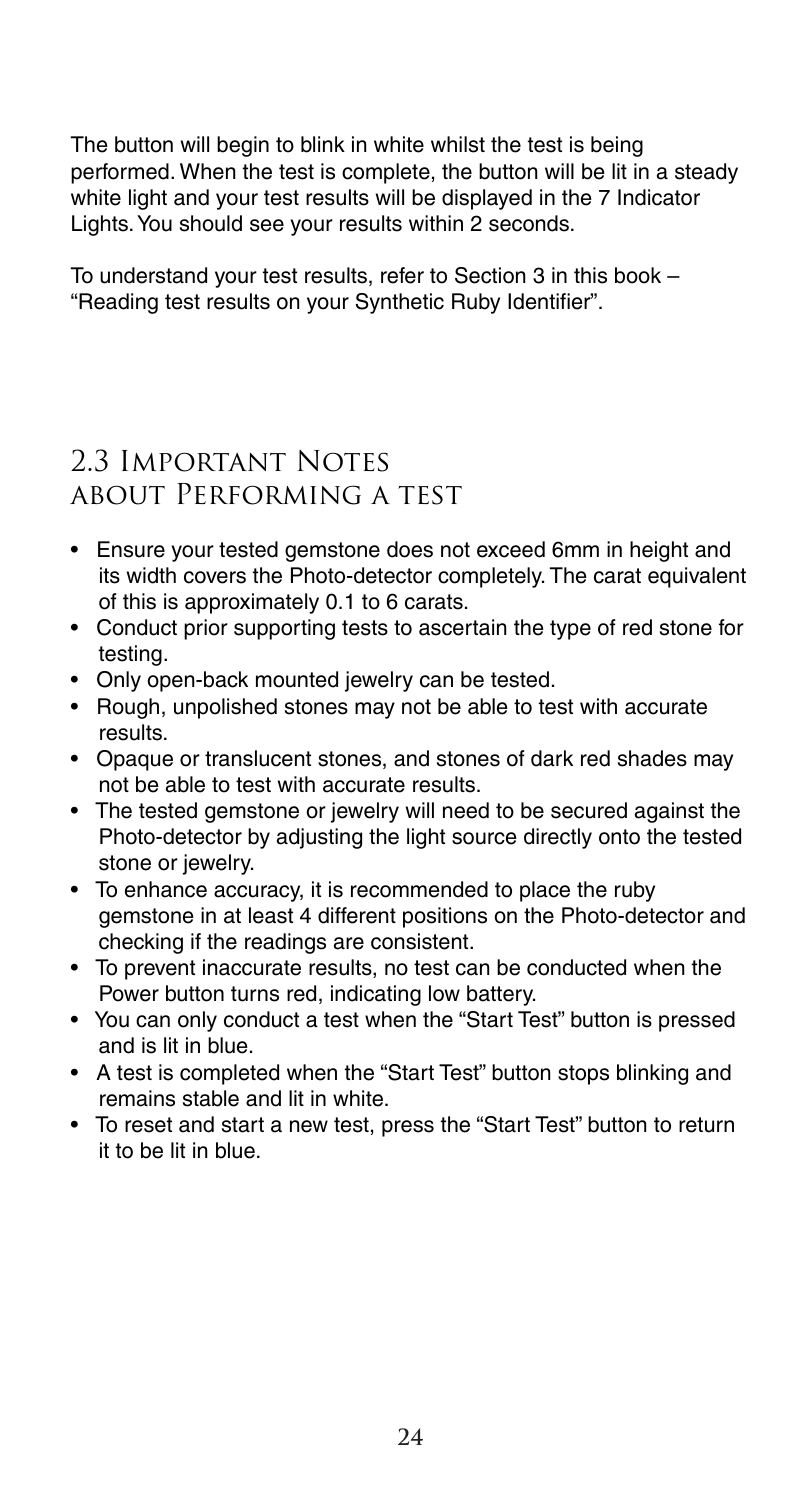## 3. Reading Test Results with your Synthetic Ruby Identifier

The Synthetic Ruby Identifier measures the UV transmittance ability of the stone and this measurement is communicated as a low or high reading displayed through the 7 Indicator Light bars on the front of the device.

After the "Start Test" button is pressed, the button will start to blink in white as testing is underway. When the test is complete, the "Start Test" button will stop blinking and be lit in a steady white, indicating the test is complete. One of the 7 Indicator Light bars will also be lit displaying if the UV transmittance result is low or high (Fig 3.1).



**Fig.3.1** Results are to be read from the 7 Indicator Lights

To start a new test, press the "Start Test" button again to return it to ready mode. The button light should return to be lit in blue.

You should only perform a test when the "Start Test" button is lit in blue.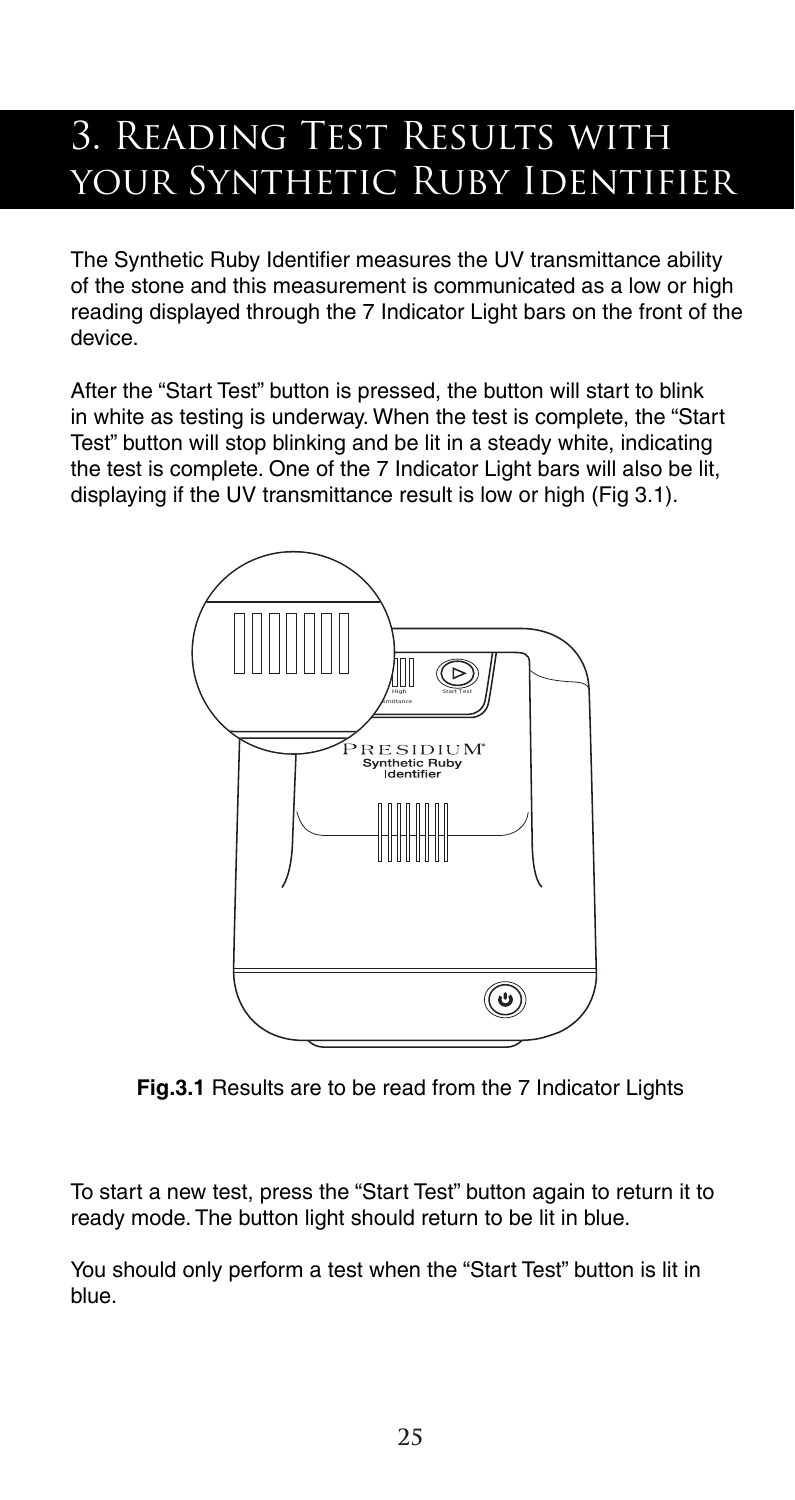#### **Low Reading**

The first 4 bars from the left fall within the Low reading range and if any measurements within this range is recorded, a blue light will light up within these 4 bars (Fig 3.2).



**Fig.3.2** Low Reading

A Low reading with blue light means the UV light transmittance ability of the tested gemstone is low and this is probably due to trace elements within the stone which can occur during the natural ruby growth process or through flux and hydrothermal synthetic ruby growth processes.

You are advised to conduct further supporting tests to ascertain if your tested gemstone is a natural ruby.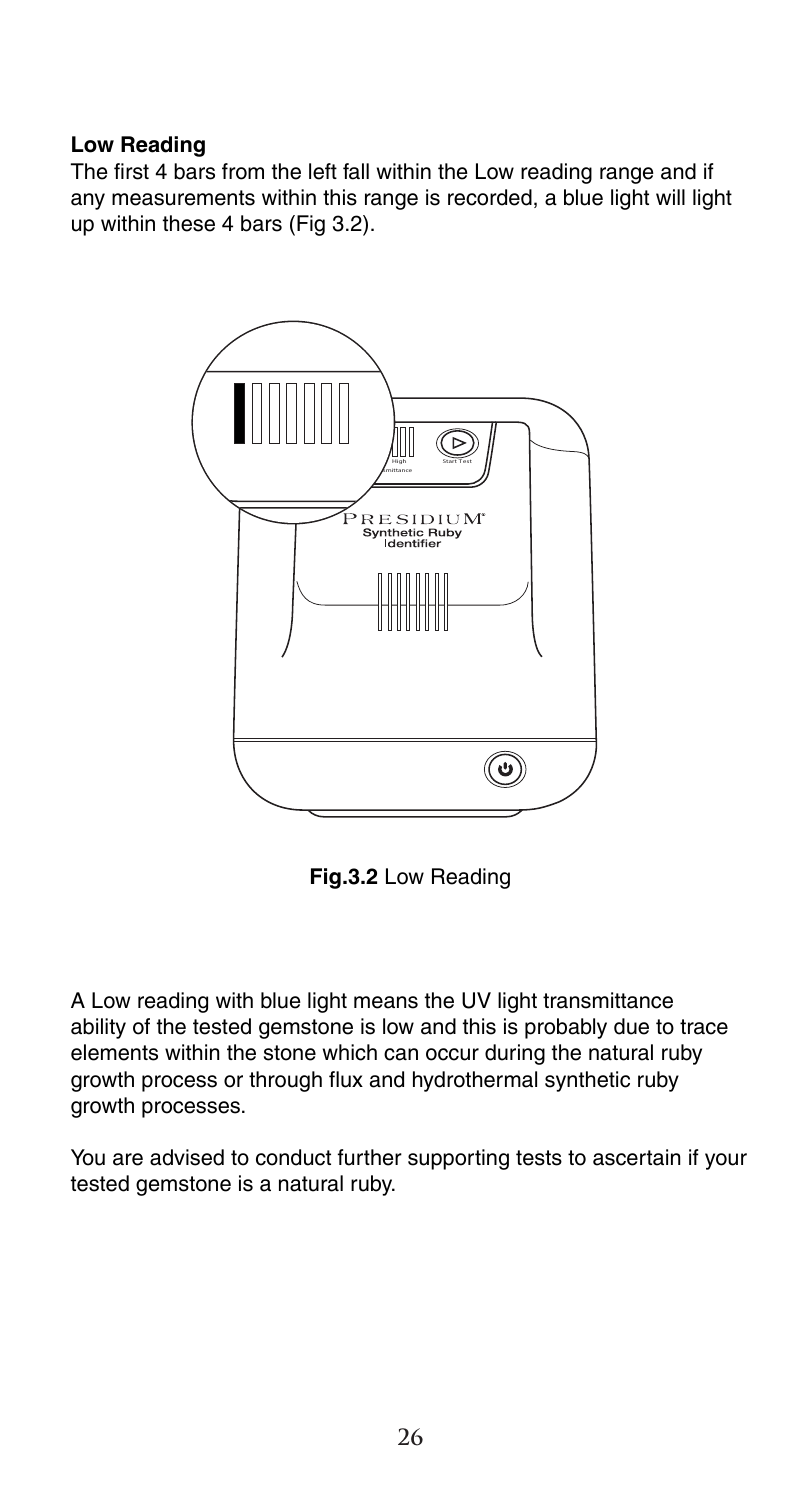#### **High Reading**

The last 3 bars fall within the High reading range and if any measurements within this range is recorded, a red light will light up within these 3 bars (Fig 3.3).



**Fig.3.3** High Reading

A High reading with red light means the UV light transmittance ability of the tested gemstone is high and the UV light can pass through the tested gemstone to the Photo-detector easily. This could mean the stone has a high UV transparency which is commonly a result of the flame fusion creation process. The tested ruby is hence likely to be a synthetic flame fusion ruby.

You can use the Synthetic Ruby Identifier to quickly sort through a parcel of ruby stones and identify which ones are synthetic flame fusion rubies.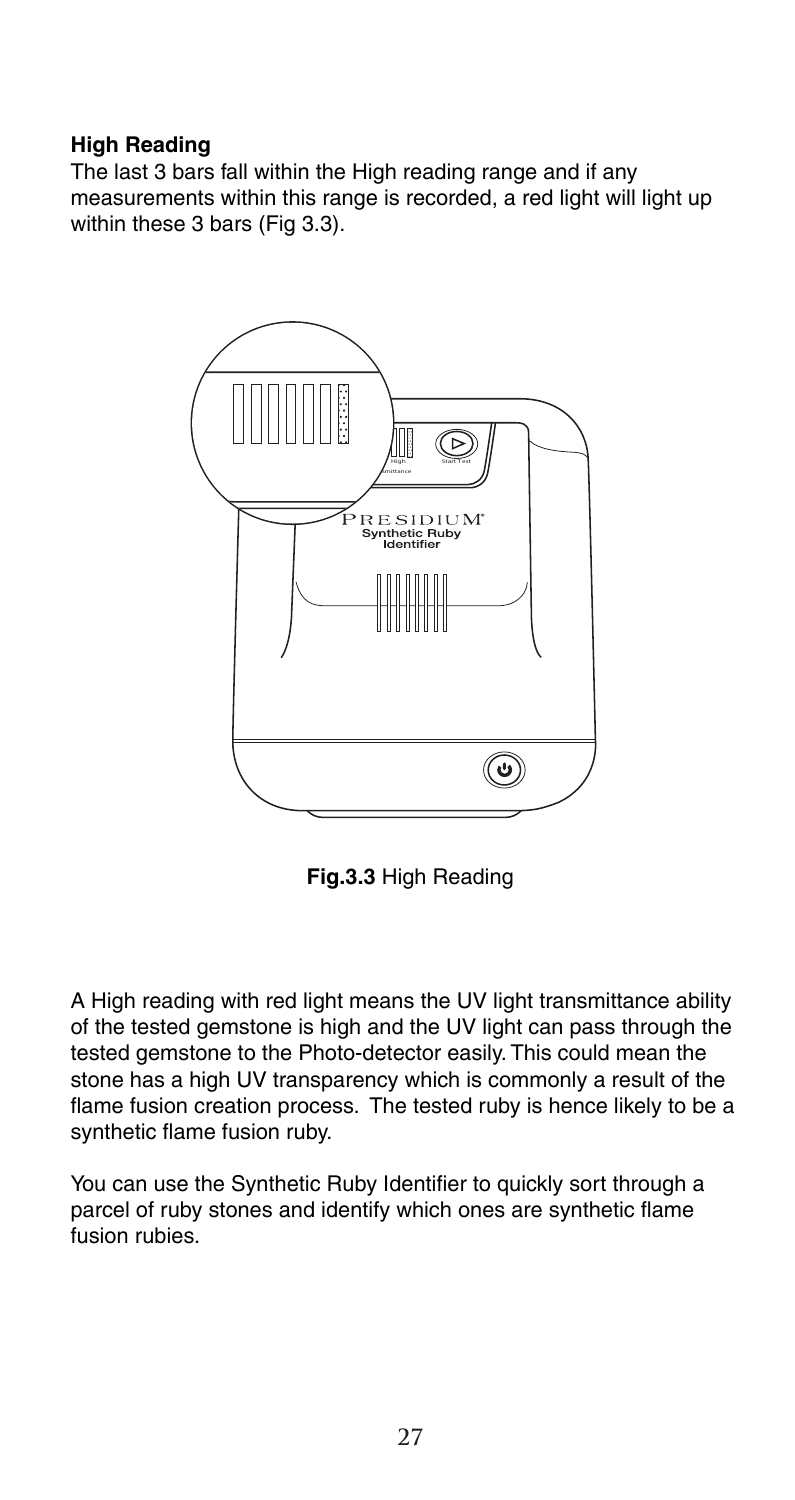## 4. Overview of Indicators on YOUR SYNTHETIC RUBY IDENTIFIER

The table below summarizes the functions and representations of the buttons and lights on the Synthetic Ruby Identifier device.

#### **Power Button**

| <b>Description</b>                                                       | Light                | <b>Function</b>                                           |
|--------------------------------------------------------------------------|----------------------|-----------------------------------------------------------|
| Power Button is<br>pressed and held<br>when device is<br>switched off    | <b>Blinking blue</b> | Device is being switched on<br>and will start warming up. |
| Device is ready for<br>operation                                         | Steady blue          | Device is being warmed up<br>and is ready for use.        |
| Low Battery Indicator                                                    | Steady red           | Device cannot operate with<br>low battery.                |
| Power Button is<br>pressed and held<br>for 2 seconds during<br>operation | No lights            | Device is being switched off.                             |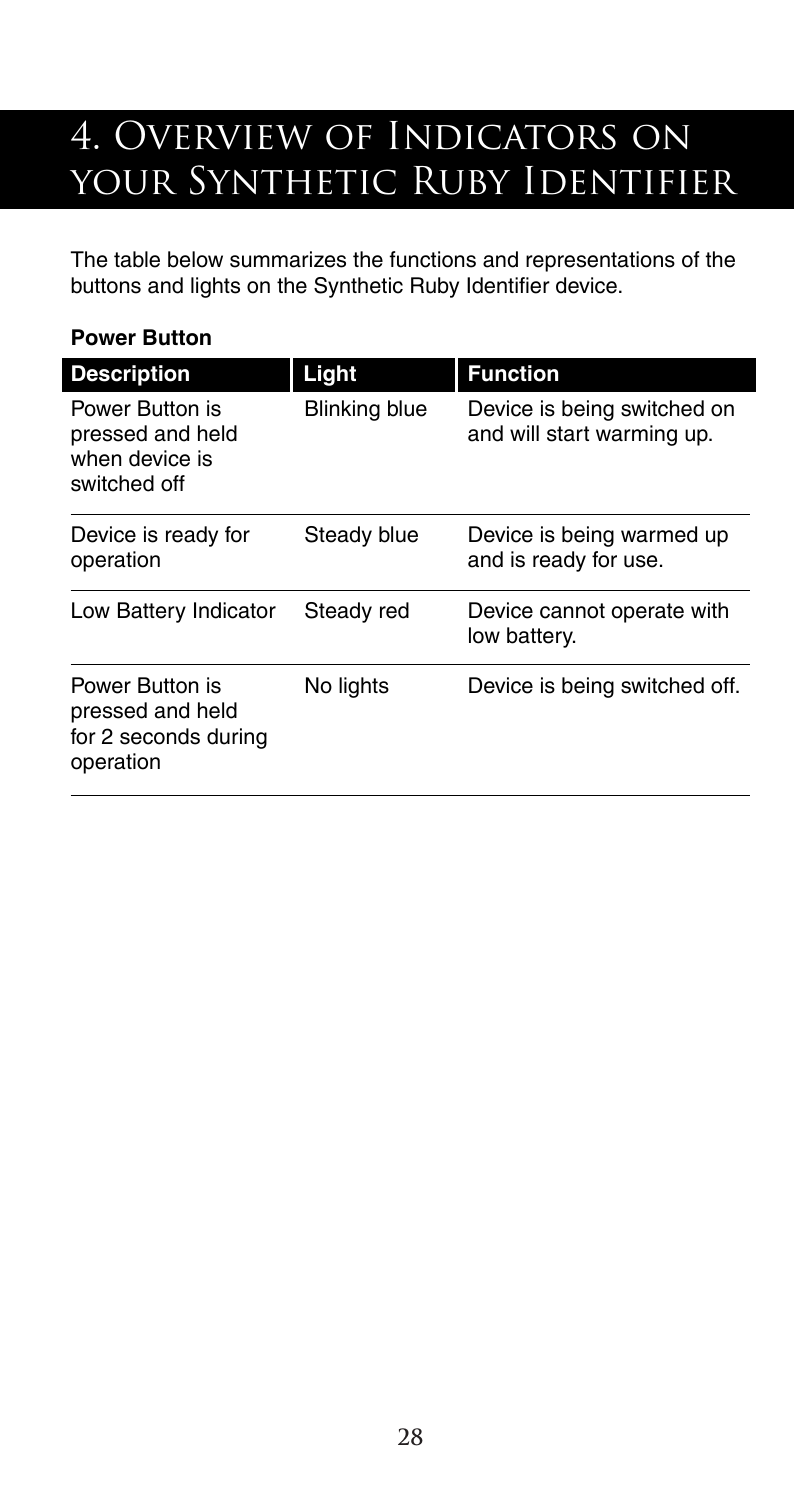#### **Start Test Button**

|                                         |                      | <b>Function</b>                                                                                                                                                                    |
|-----------------------------------------|----------------------|------------------------------------------------------------------------------------------------------------------------------------------------------------------------------------|
| <b>Description</b><br>Ready for testing | Light<br>Steady blue | Device lid is closed and<br>ready for testing with the<br>interior LED light source<br>switched off.                                                                               |
|                                         |                      | <b>Note: The Start Test button</b><br>will not light up when the<br>device lid is open.                                                                                            |
| Testing is underway                     | Blinking white       | Device is conducting the test<br>with the interior LED light<br>source switched on                                                                                                 |
| Test is complete                        | Steady white         | Device has completed the<br>test and a result should<br>be displayed within the 7<br>Indicator Lights.                                                                             |
|                                         |                      | <b>Note:</b> To conduct the next<br>test, you will need to press<br>the Start Test button once<br>to reset it back to ready for<br>testing, indicated with a<br>steady blue light. |

## **7 Indicator Lights Display**

| <b>Description</b>                              | Light       | <b>Function</b>                                                                                                                                                                  |
|-------------------------------------------------|-------------|----------------------------------------------------------------------------------------------------------------------------------------------------------------------------------|
| Red Light Bar within<br>the 7 Indicator Lights  | Steady red  | The test is complete and the<br>tested ruby has recorded<br>a High UV Transmittance<br>ability, indicating that it is<br>likely a synthetic flame fusion<br>ruby.                |
| Blue Light Bar within<br>the 7 Indicator Lights | Steady blue | The test is complete and the<br>tested ruby has recorded<br>a Low UV Transmittance<br>ability, indicating that it could<br>be a natural ruby or other<br>type of synthetic ruby. |